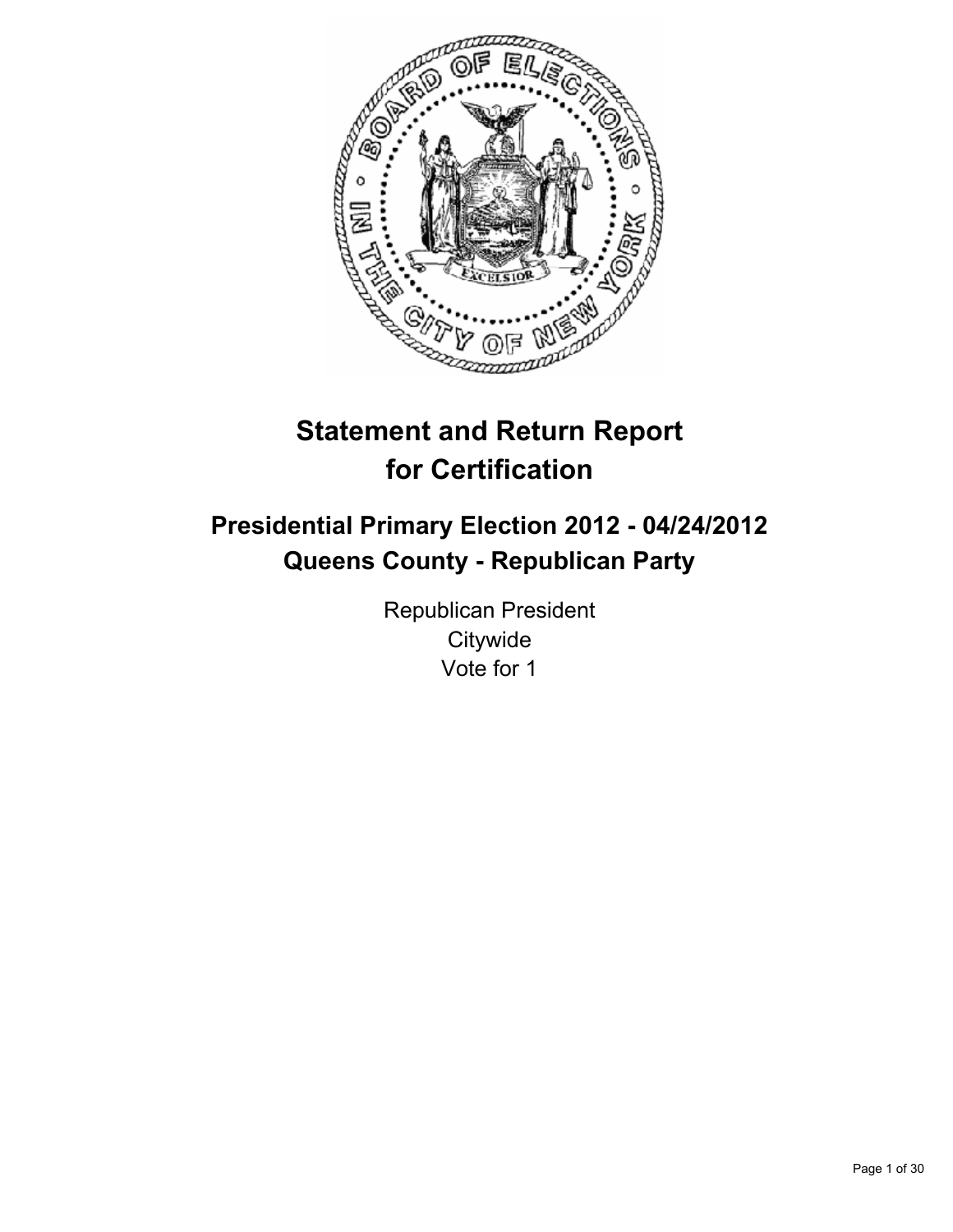

| <b>Assembly District 22</b>                              |             |
|----------------------------------------------------------|-------------|
| PUBLIC COUNTER                                           | 289         |
| <b>EMERGENCY</b>                                         | 0           |
| ABSENTEE/MILITARY                                        | 40          |
| <b>FEDERAL</b>                                           | 7           |
| SPECIAL PRESIDENTIAL                                     | 0           |
| <b>AFFIDAVIT</b>                                         | 4           |
| <b>Total Ballots</b>                                     | 340         |
| Less - Inapplicable Federal/Special Presidential Ballots | 0           |
| <b>Total Applicable Ballots</b>                          | 340.00      |
| <b>RON PAUL</b>                                          | 52          |
| <b>NEWT GINGRICH</b>                                     | 32          |
| <b>MITT ROMNEY</b>                                       | 220         |
| <b>RICK SANTORUM</b>                                     | 32          |
| <b>Total Votes</b>                                       | 336         |
| Unrecorded                                               | 4           |
|                                                          |             |
| <b>Assembly District 24</b>                              |             |
| <b>PUBLIC COUNTER</b>                                    | 373         |
| <b>EMERGENCY</b>                                         | $\mathbf 0$ |
| ABSENTEE/MILITARY                                        | 30          |
| <b>FEDERAL</b>                                           | 8           |
| SPECIAL PRESIDENTIAL                                     | 0           |
| <b>AFFIDAVIT</b>                                         | 0           |
| <b>Total Ballots</b>                                     | 411         |
| Less - Inapplicable Federal/Special Presidential Ballots | 0           |
| <b>Total Applicable Ballots</b>                          | 411.00      |
| <b>RON PAUL</b>                                          | 42          |
| <b>NEWT GINGRICH</b>                                     | 33          |
| <b>MITT ROMNEY</b>                                       | 310         |
| <b>RICK SANTORUM</b>                                     | 24          |
| <b>Total Votes</b>                                       | 409         |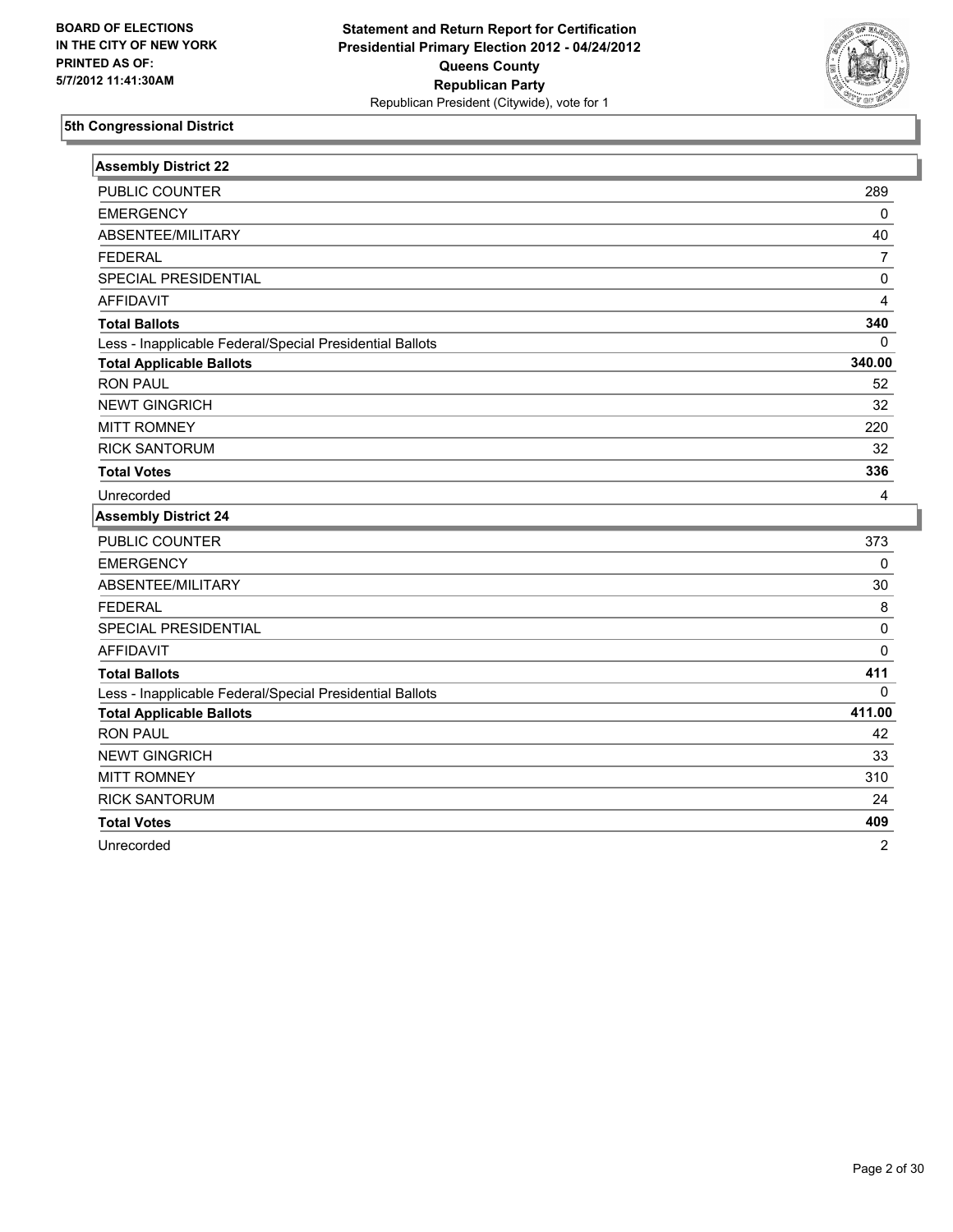

| <b>Assembly District 25</b>                              |             |
|----------------------------------------------------------|-------------|
| PUBLIC COUNTER                                           | 207         |
| <b>EMERGENCY</b>                                         | $\pmb{0}$   |
| ABSENTEE/MILITARY                                        | 24          |
| <b>FEDERAL</b>                                           | 5           |
| SPECIAL PRESIDENTIAL                                     | 0           |
| <b>AFFIDAVIT</b>                                         | $\Omega$    |
| <b>Total Ballots</b>                                     | 236         |
| Less - Inapplicable Federal/Special Presidential Ballots | 0           |
| <b>Total Applicable Ballots</b>                          | 236.00      |
| <b>RON PAUL</b>                                          | 48          |
| <b>NEWT GINGRICH</b>                                     | 30          |
| <b>MITT ROMNEY</b>                                       | 149         |
| <b>RICK SANTORUM</b>                                     | 8           |
| <b>Total Votes</b>                                       | 235         |
| Unrecorded                                               | 1           |
|                                                          |             |
| <b>Assembly District 26</b>                              |             |
| PUBLIC COUNTER                                           | 826         |
| <b>EMERGENCY</b>                                         | $\mathbf 0$ |
| ABSENTEE/MILITARY                                        | 89          |
| <b>FEDERAL</b>                                           | 11          |
| SPECIAL PRESIDENTIAL                                     | 0           |
| <b>AFFIDAVIT</b>                                         | 4           |
| <b>Total Ballots</b>                                     | 930         |
| Less - Inapplicable Federal/Special Presidential Ballots | 0           |
| <b>Total Applicable Ballots</b>                          | 930.00      |
| <b>RON PAUL</b>                                          | 74          |
| <b>NEWT GINGRICH</b>                                     | 102         |
| <b>MITT ROMNEY</b>                                       | 677         |
| <b>RICK SANTORUM</b>                                     | 72          |
| <b>Total Votes</b>                                       | 925         |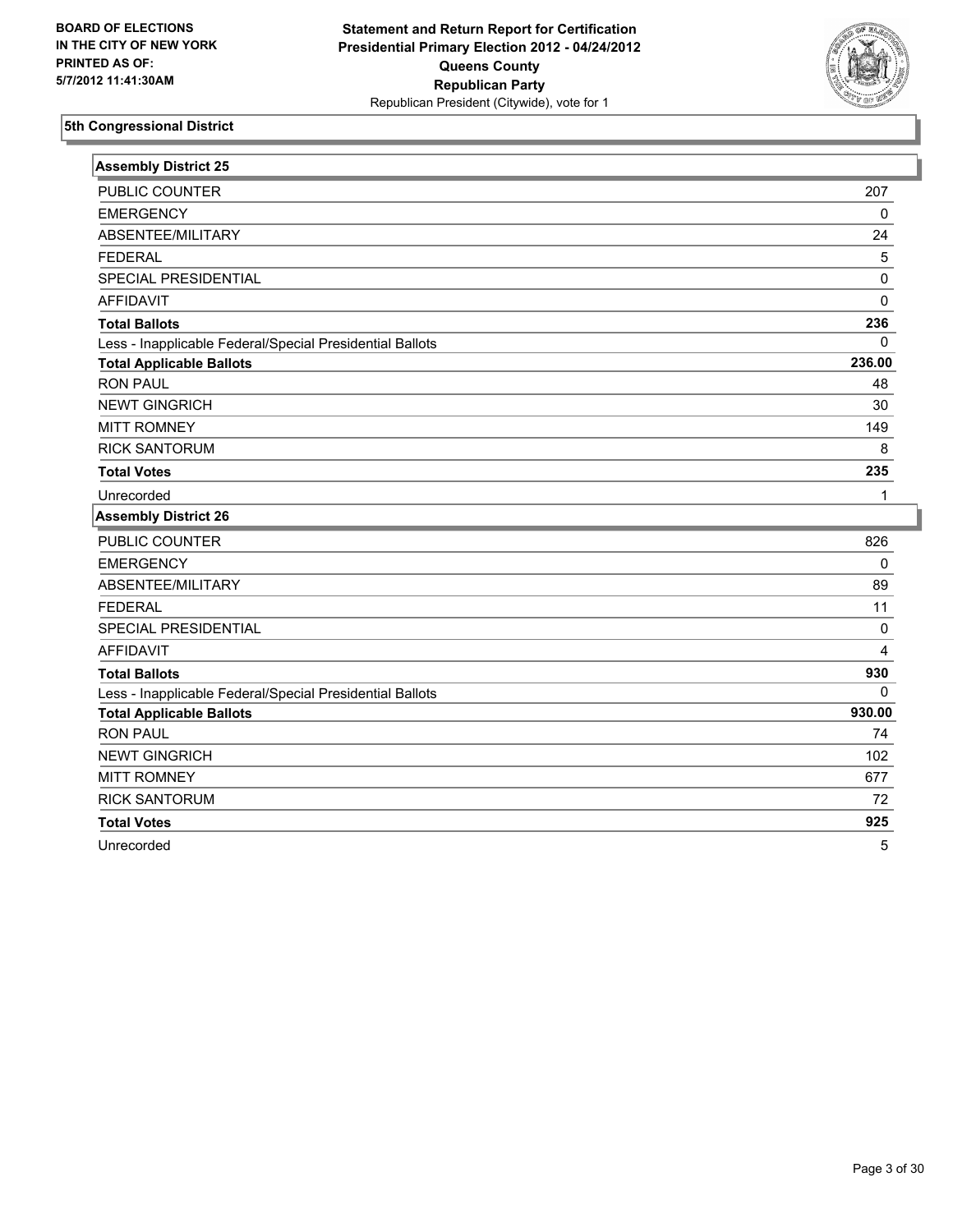

| <b>Assembly District 27</b>                              |                |
|----------------------------------------------------------|----------------|
| PUBLIC COUNTER                                           | 19             |
| <b>EMERGENCY</b>                                         | 0              |
| ABSENTEE/MILITARY                                        | $\mathbf{1}$   |
| <b>FEDERAL</b>                                           | 0              |
| SPECIAL PRESIDENTIAL                                     | 0              |
| <b>AFFIDAVIT</b>                                         | 0              |
| <b>Total Ballots</b>                                     | 20             |
| Less - Inapplicable Federal/Special Presidential Ballots | 0              |
| <b>Total Applicable Ballots</b>                          | 20.00          |
| <b>RON PAUL</b>                                          | 4              |
| <b>NEWT GINGRICH</b>                                     | 3              |
| <b>MITT ROMNEY</b>                                       | 13             |
| <b>RICK SANTORUM</b>                                     | 0              |
| <b>Total Votes</b>                                       | 20             |
| <b>Assembly District 29</b>                              |                |
| PUBLIC COUNTER                                           | 15             |
| <b>EMERGENCY</b>                                         | 0              |
| ABSENTEE/MILITARY                                        | 4              |
| <b>FEDERAL</b>                                           | 0              |
| SPECIAL PRESIDENTIAL                                     | 0              |
| <b>AFFIDAVIT</b>                                         | 0              |
| <b>Total Ballots</b>                                     | 19             |
| Less - Inapplicable Federal/Special Presidential Ballots | 0              |
| <b>Total Applicable Ballots</b>                          | 19.00          |
| <b>RON PAUL</b>                                          | 3              |
| <b>NEWT GINGRICH</b>                                     | 4              |
| <b>MITT ROMNEY</b>                                       | 12             |
| <b>RICK SANTORUM</b>                                     | 0              |
| <b>Total Votes</b>                                       | 19             |
| <b>Assembly District 30</b>                              |                |
| PUBLIC COUNTER                                           | $10$           |
| <b>EMERGENCY</b>                                         | 0              |
| ABSENTEE/MILITARY                                        | 0              |
| <b>FEDERAL</b>                                           | 0              |
| SPECIAL PRESIDENTIAL                                     | 0              |
| <b>AFFIDAVIT</b>                                         | $\mathbf{1}$   |
| <b>Total Ballots</b>                                     | 11             |
| Less - Inapplicable Federal/Special Presidential Ballots | 0              |
| <b>Total Applicable Ballots</b>                          | 11.00          |
| <b>RON PAUL</b>                                          | 1              |
| <b>NEWT GINGRICH</b>                                     | $\overline{c}$ |
| <b>MITT ROMNEY</b>                                       | $\overline{7}$ |
| <b>RICK SANTORUM</b>                                     | $\mathbf{1}$   |
| <b>Total Votes</b>                                       | 11             |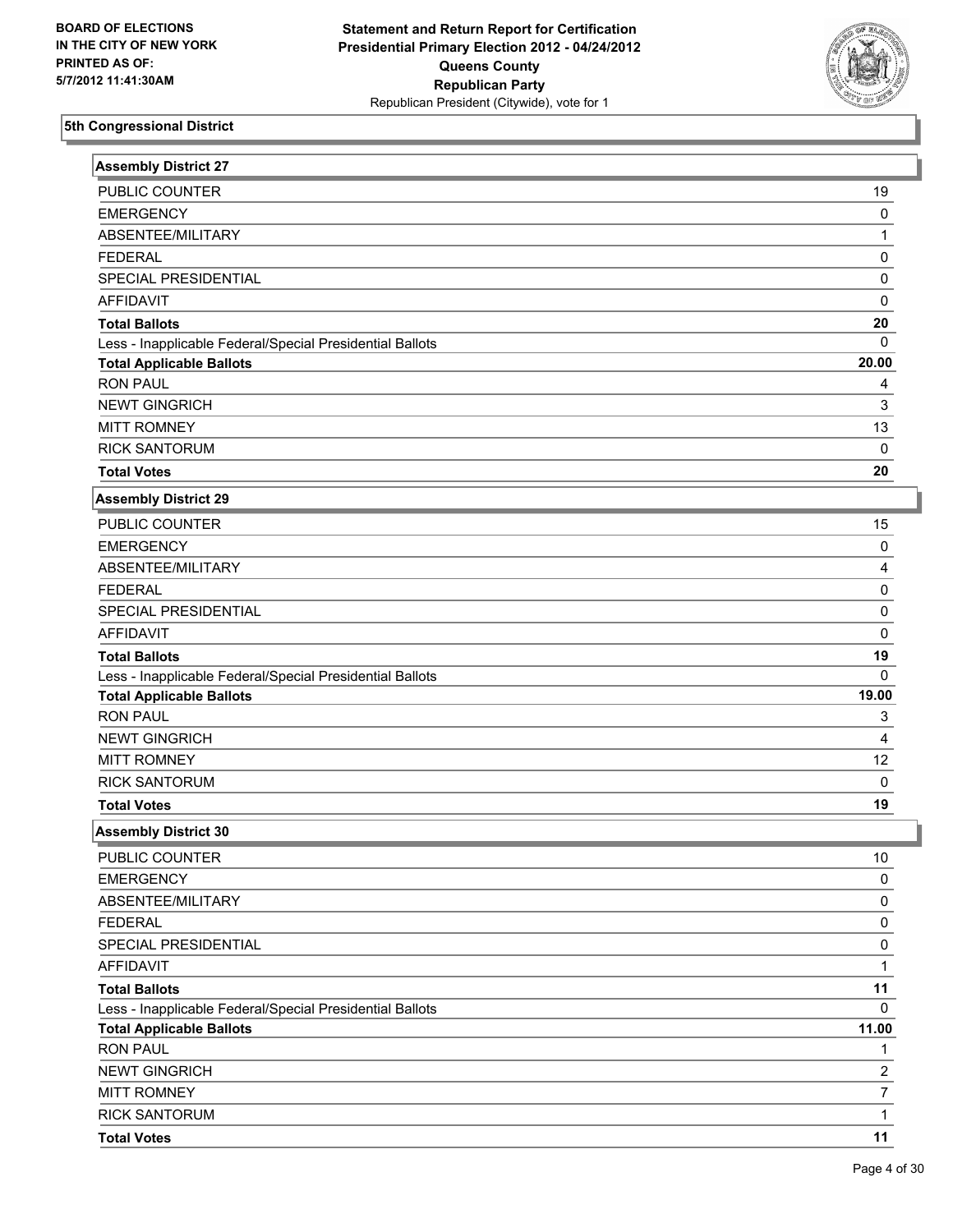

| <b>Assembly District 33</b>                              |          |
|----------------------------------------------------------|----------|
| PUBLIC COUNTER                                           | 0        |
| <b>EMERGENCY</b>                                         | 0        |
| ABSENTEE/MILITARY                                        | 0        |
| <b>FEDERAL</b>                                           | 0        |
| SPECIAL PRESIDENTIAL                                     | 0        |
| <b>AFFIDAVIT</b>                                         | 0        |
| <b>Total Ballots</b>                                     | 0        |
| Less - Inapplicable Federal/Special Presidential Ballots | 0        |
| <b>Total Applicable Ballots</b>                          | 0.00     |
| <b>RON PAUL</b>                                          | 0        |
| <b>NEWT GINGRICH</b>                                     | 0        |
| <b>MITT ROMNEY</b>                                       | 0        |
| <b>RICK SANTORUM</b>                                     | 0        |
| <b>Total Votes</b>                                       | 0        |
| <b>Assembly District 34</b>                              |          |
| PUBLIC COUNTER                                           | 8        |
| <b>EMERGENCY</b>                                         | 0        |
| ABSENTEE/MILITARY                                        | 0        |
| <b>FEDERAL</b>                                           | 1        |
| SPECIAL PRESIDENTIAL                                     | 0        |
| <b>AFFIDAVIT</b>                                         | 1        |
| <b>Total Ballots</b>                                     | 10       |
| Less - Inapplicable Federal/Special Presidential Ballots | $\Omega$ |
|                                                          |          |
| <b>Total Applicable Ballots</b>                          | 10.00    |
| <b>RON PAUL</b>                                          | 1        |
| <b>NEWT GINGRICH</b>                                     | 1        |
| <b>MITT ROMNEY</b>                                       | 8        |
| <b>RICK SANTORUM</b>                                     | 0        |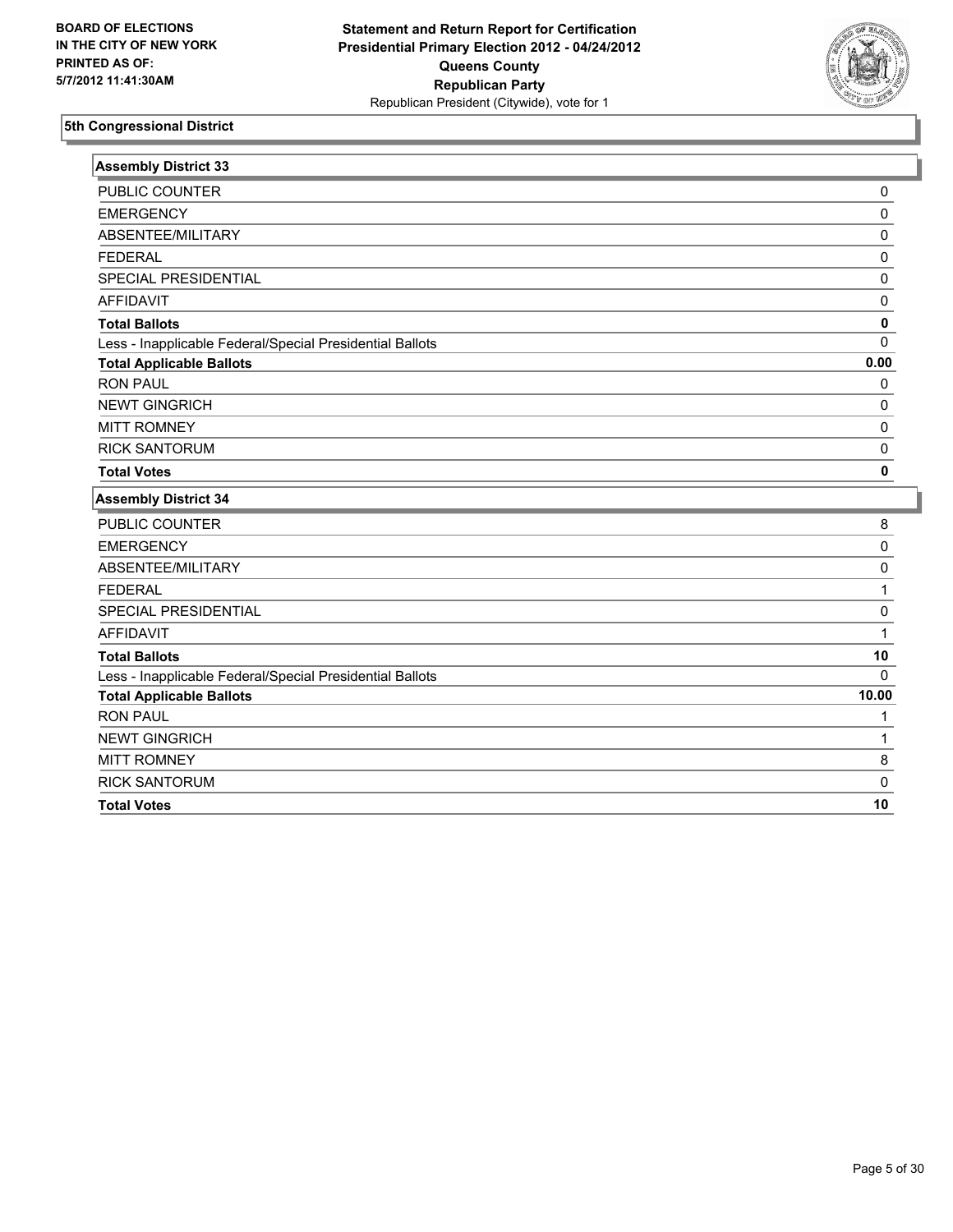

| <b>Assembly District 35</b>                              |                |
|----------------------------------------------------------|----------------|
| PUBLIC COUNTER                                           | 83             |
| <b>EMERGENCY</b>                                         | $\pmb{0}$      |
| ABSENTEE/MILITARY                                        | 19             |
| <b>FEDERAL</b>                                           | 8              |
| SPECIAL PRESIDENTIAL                                     | $\pmb{0}$      |
| <b>AFFIDAVIT</b>                                         | $\overline{2}$ |
| <b>Total Ballots</b>                                     | 112            |
| Less - Inapplicable Federal/Special Presidential Ballots | $\Omega$       |
| <b>Total Applicable Ballots</b>                          | 112.00         |
| <b>RON PAUL</b>                                          | 19             |
| <b>NEWT GINGRICH</b>                                     | 12             |
| <b>MITT ROMNEY</b>                                       | 72             |
| <b>RICK SANTORUM</b>                                     | $\overline{7}$ |
| <b>Total Votes</b>                                       | 110            |
| Unrecorded                                               | $\overline{2}$ |
|                                                          |                |
| <b>Assembly District 39</b>                              |                |
| PUBLIC COUNTER                                           | 64             |
| <b>EMERGENCY</b>                                         | $\pmb{0}$      |
| ABSENTEE/MILITARY                                        | 3              |
| <b>FEDERAL</b>                                           | $\overline{2}$ |
| SPECIAL PRESIDENTIAL                                     | $\pmb{0}$      |
| <b>AFFIDAVIT</b>                                         | $\Omega$       |
| <b>Total Ballots</b>                                     | 69             |
| Less - Inapplicable Federal/Special Presidential Ballots | $\mathbf{0}$   |
| <b>Total Applicable Ballots</b>                          | 69.00          |
| <b>RON PAUL</b>                                          | 9              |
| <b>NEWT GINGRICH</b>                                     | 5              |
| <b>MITT ROMNEY</b>                                       | 43             |
| <b>RICK SANTORUM</b>                                     | 10             |
| <b>Total Votes</b>                                       | 67             |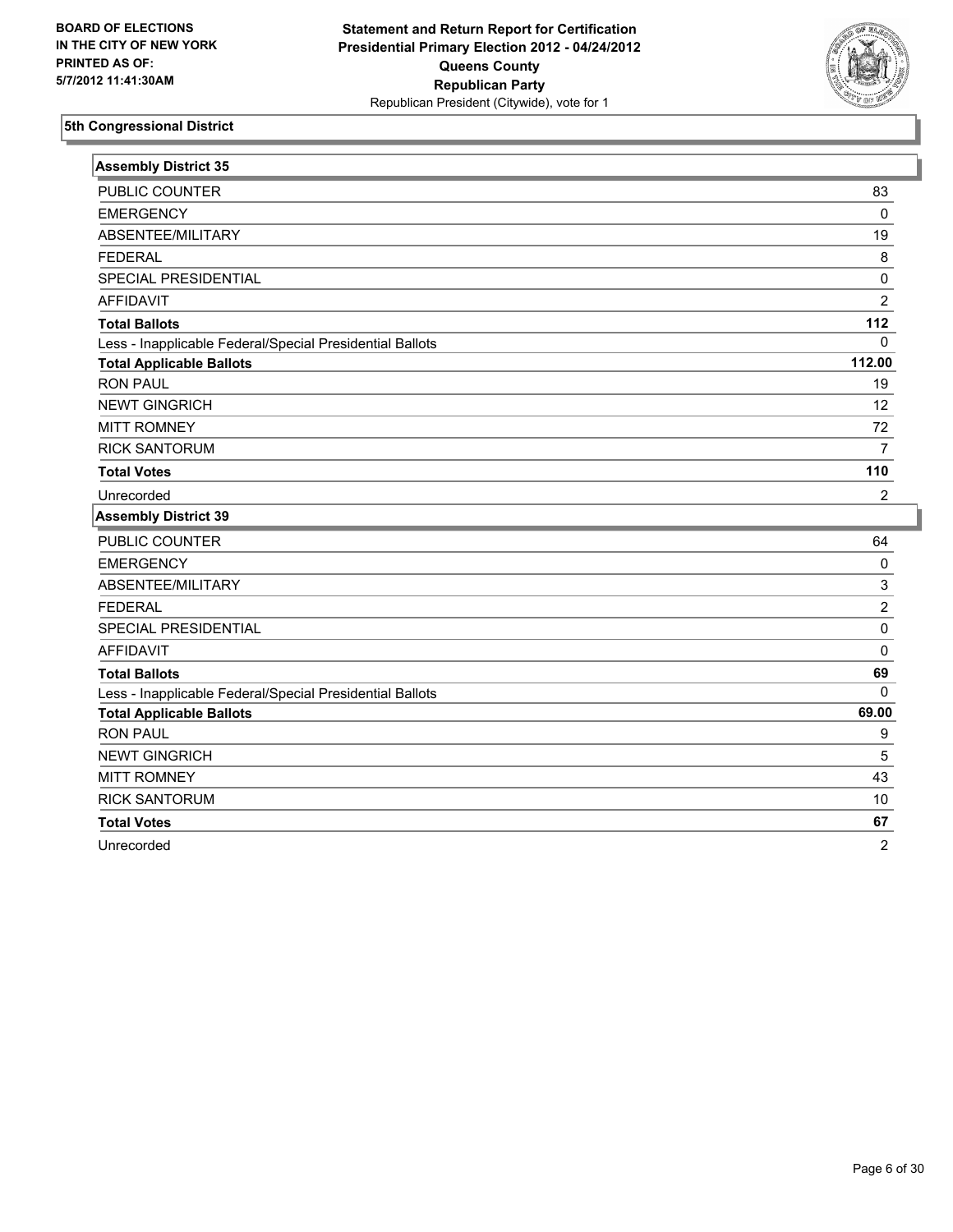

| <b>Total for 5th Congressional District-Queens County</b> |          |
|-----------------------------------------------------------|----------|
| <b>PUBLIC COUNTER</b>                                     | 1,894    |
| <b>EMERGENCY</b>                                          | 0        |
| ABSENTEE/MILITARY                                         | 210      |
| <b>FEDERAL</b>                                            | 42       |
| <b>SPECIAL PRESIDENTIAL</b>                               | 0        |
| <b>AFFIDAVIT</b>                                          | 12       |
| <b>Total Ballots</b>                                      | 2,158    |
| Less - Inapplicable Federal/Special Presidential Ballots  | 0        |
| <b>Total Applicable Ballots</b>                           | 2,158.00 |
| <b>RON PAUL</b>                                           | 253      |
| <b>NEWT GINGRICH</b>                                      | 224      |
| <b>MITT ROMNEY</b>                                        | 1,511    |
| <b>RICK SANTORUM</b>                                      | 154      |
| <b>Total Votes</b>                                        | 2,142    |
| Unrecorded                                                | 16       |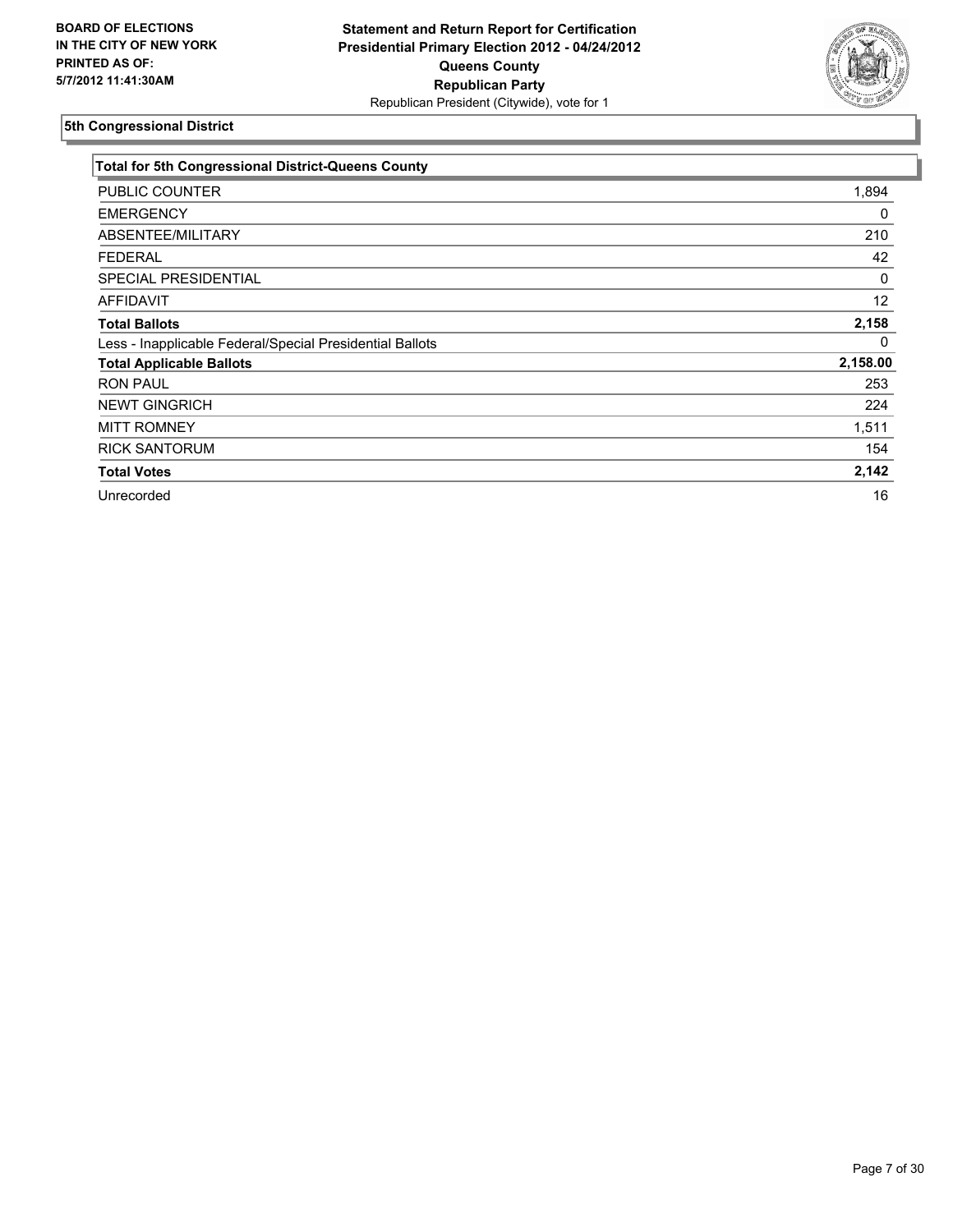

| <b>Assembly District 23</b>                              |             |
|----------------------------------------------------------|-------------|
| <b>PUBLIC COUNTER</b>                                    | 228         |
| <b>EMERGENCY</b>                                         | $\mathbf 0$ |
| ABSENTEE/MILITARY                                        | 16          |
| <b>FEDERAL</b>                                           | 10          |
| SPECIAL PRESIDENTIAL                                     | 0           |
| <b>AFFIDAVIT</b>                                         | $\Omega$    |
| <b>Total Ballots</b>                                     | 254         |
| Less - Inapplicable Federal/Special Presidential Ballots | $\mathbf 0$ |
| <b>Total Applicable Ballots</b>                          | 254.00      |
| <b>RON PAUL</b>                                          | 33          |
| <b>NEWT GINGRICH</b>                                     | 32          |
| <b>MITT ROMNEY</b>                                       | 173         |
| <b>RICK SANTORUM</b>                                     | 15          |
| <b>Total Votes</b>                                       | 253         |
| Unrecorded                                               | 1           |
| <b>Assembly District 24</b>                              |             |
| PUBLIC COUNTER                                           | 35          |
| <b>EMERGENCY</b>                                         | 0           |
| ABSENTEE/MILITARY                                        | 9           |
| <b>FEDERAL</b>                                           | 1           |
| SPECIAL PRESIDENTIAL                                     | $\mathbf 0$ |
| <b>AFFIDAVIT</b>                                         | 0           |
| <b>Total Ballots</b>                                     | 45          |
| Less - Inapplicable Federal/Special Presidential Ballots | $\Omega$    |
| <b>Total Applicable Ballots</b>                          | 45.00       |
| <b>RON PAUL</b>                                          | 7           |
| <b>NEWT GINGRICH</b>                                     | 4           |
| <b>MITT ROMNEY</b>                                       | 30          |
| <b>RICK SANTORUM</b>                                     | 4           |
| <b>Total Votes</b>                                       | 45          |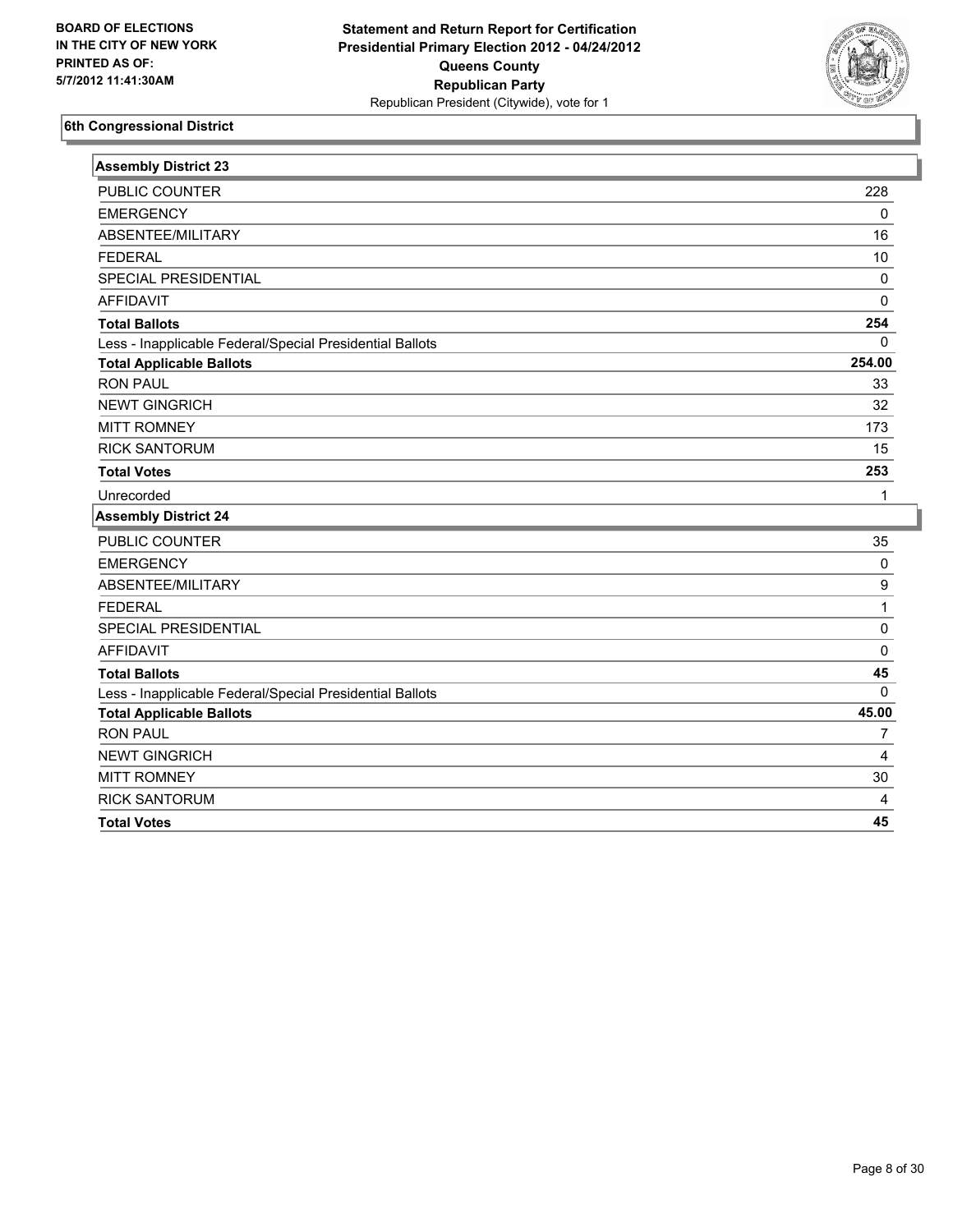

| <b>Assembly District 25</b>                              |                           |
|----------------------------------------------------------|---------------------------|
| PUBLIC COUNTER                                           | 66                        |
| <b>EMERGENCY</b>                                         | $\mathbf 0$               |
| ABSENTEE/MILITARY                                        | 12                        |
| <b>FEDERAL</b>                                           | $\overline{2}$            |
| SPECIAL PRESIDENTIAL                                     | $\pmb{0}$                 |
| <b>AFFIDAVIT</b>                                         | $\pmb{0}$                 |
| <b>Total Ballots</b>                                     | 80                        |
| Less - Inapplicable Federal/Special Presidential Ballots | $\mathbf 0$               |
| <b>Total Applicable Ballots</b>                          | 80.00                     |
| <b>RON PAUL</b>                                          | 12                        |
| <b>NEWT GINGRICH</b>                                     | $\boldsymbol{9}$          |
| <b>MITT ROMNEY</b>                                       | 53                        |
| <b>RICK SANTORUM</b>                                     | 5                         |
| <b>Total Votes</b>                                       | 79                        |
| Unrecorded                                               | 1                         |
| <b>Assembly District 27</b>                              |                           |
| PUBLIC COUNTER                                           | 76                        |
| <b>EMERGENCY</b>                                         | $\mathbf 0$               |
| ABSENTEE/MILITARY                                        | $10$                      |
| <b>FEDERAL</b>                                           | $\ensuremath{\mathsf{3}}$ |
| SPECIAL PRESIDENTIAL                                     | $\mathsf 0$               |
| <b>AFFIDAVIT</b>                                         | $\mathbf 0$               |
| <b>Total Ballots</b>                                     | 89                        |
| Less - Inapplicable Federal/Special Presidential Ballots | $\Omega$                  |
| <b>Total Applicable Ballots</b>                          | 89.00                     |
| <b>RON PAUL</b>                                          | 11                        |
| <b>NEWT GINGRICH</b>                                     | 10                        |
| <b>MITT ROMNEY</b>                                       | 61                        |
| <b>RICK SANTORUM</b>                                     | $\overline{7}$            |
| <b>Total Votes</b>                                       | 89                        |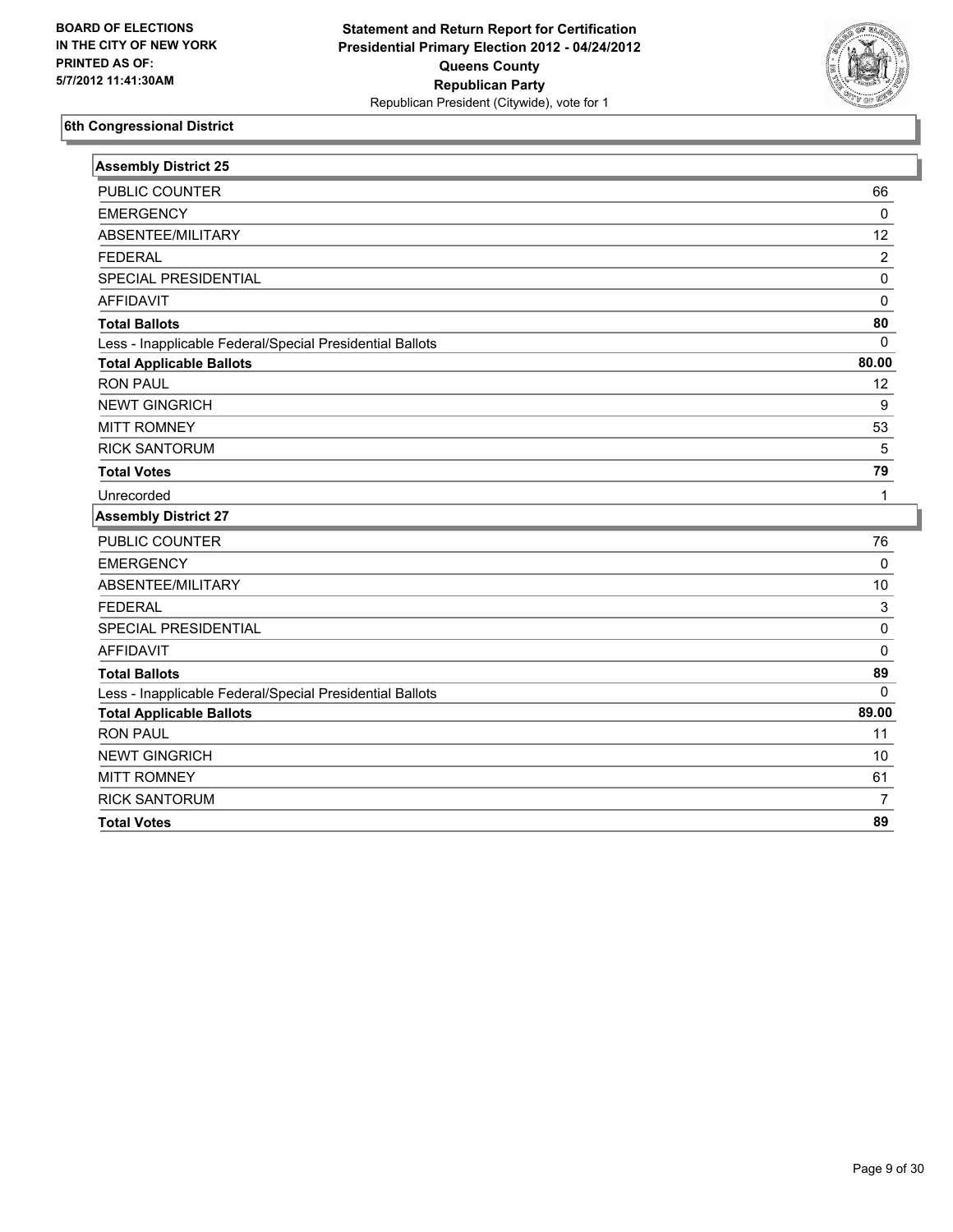

| <b>Assembly District 28</b>                              |                |
|----------------------------------------------------------|----------------|
| PUBLIC COUNTER                                           | 9              |
| <b>EMERGENCY</b>                                         | 0              |
| ABSENTEE/MILITARY                                        | 1              |
| <b>FEDERAL</b>                                           | $\pmb{0}$      |
| SPECIAL PRESIDENTIAL                                     | $\mathbf 0$    |
| <b>AFFIDAVIT</b>                                         | $\Omega$       |
| <b>Total Ballots</b>                                     | 10             |
| Less - Inapplicable Federal/Special Presidential Ballots | $\mathbf{0}$   |
| <b>Total Applicable Ballots</b>                          | 10.00          |
| <b>RON PAUL</b>                                          | 1              |
| <b>NEWT GINGRICH</b>                                     | $\overline{2}$ |
| <b>MITT ROMNEY</b>                                       | 6              |
| <b>RICK SANTORUM</b>                                     | 1              |
| <b>Total Votes</b>                                       | 10             |
| <b>Assembly District 29</b>                              |                |
| <b>PUBLIC COUNTER</b>                                    | 70             |
| <b>EMERGENCY</b>                                         | $\mathbf 0$    |
| ABSENTEE/MILITARY                                        | 18             |
| <b>FEDERAL</b>                                           | 1              |
| SPECIAL PRESIDENTIAL                                     | $\mathbf 0$    |
| <b>AFFIDAVIT</b>                                         | 1              |
| <b>Total Ballots</b>                                     | 90             |
| Less - Inapplicable Federal/Special Presidential Ballots | $\mathbf{0}$   |
| <b>Total Applicable Ballots</b>                          | 90.00          |
| <b>RON PAUL</b>                                          | 11             |
| <b>NEWT GINGRICH</b>                                     | 12             |
| <b>MITT ROMNEY</b>                                       | 59             |
| <b>RICK SANTORUM</b>                                     | 8              |
| <b>Total Votes</b>                                       | 90             |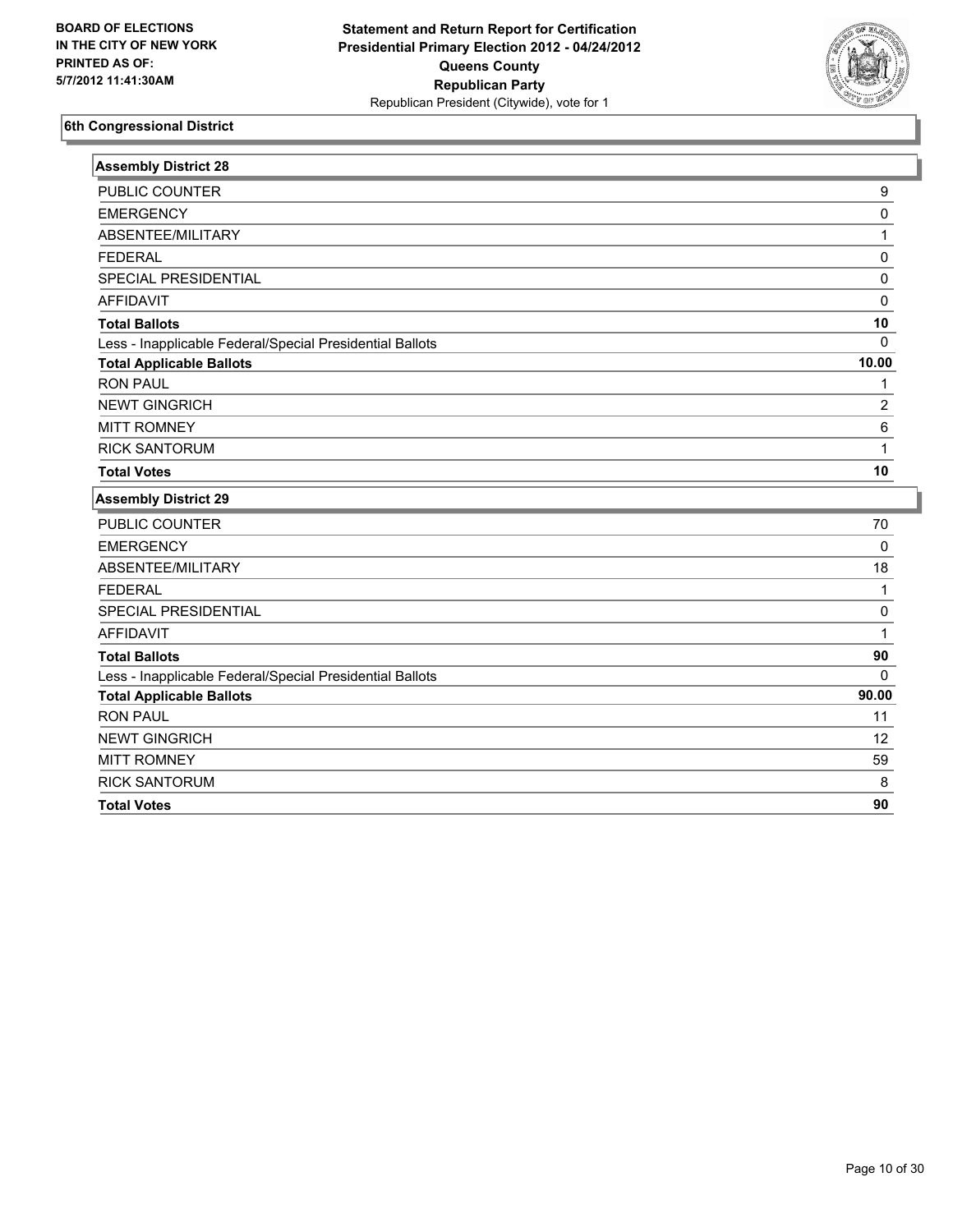

| <b>Assembly District 31</b>                              |                |
|----------------------------------------------------------|----------------|
| <b>PUBLIC COUNTER</b>                                    | 95             |
| <b>EMERGENCY</b>                                         | $\mathbf 0$    |
| ABSENTEE/MILITARY                                        | 31             |
| <b>FEDERAL</b>                                           | 2              |
| SPECIAL PRESIDENTIAL                                     | 0              |
| <b>AFFIDAVIT</b>                                         | 0              |
| <b>Total Ballots</b>                                     | 128            |
| Less - Inapplicable Federal/Special Presidential Ballots | 0              |
| <b>Total Applicable Ballots</b>                          | 128.00         |
| <b>RON PAUL</b>                                          | 15             |
| <b>NEWT GINGRICH</b>                                     | 18             |
| <b>MITT ROMNEY</b>                                       | 82             |
| <b>RICK SANTORUM</b>                                     | 11             |
| <b>Total Votes</b>                                       | 126            |
| Unrecorded                                               | 2              |
| <b>Assembly District 32</b>                              |                |
| <b>PUBLIC COUNTER</b>                                    | 64             |
|                                                          |                |
| <b>EMERGENCY</b>                                         | $\mathbf 0$    |
| ABSENTEE/MILITARY                                        | 10             |
| <b>FEDERAL</b>                                           | $\mathbf{1}$   |
| SPECIAL PRESIDENTIAL                                     | 0              |
| <b>AFFIDAVIT</b>                                         | $\Omega$       |
| <b>Total Ballots</b>                                     | 75             |
| Less - Inapplicable Federal/Special Presidential Ballots | $\mathbf{0}$   |
| <b>Total Applicable Ballots</b>                          | 75.00          |
| <b>RON PAUL</b>                                          | $\overline{7}$ |
| <b>NEWT GINGRICH</b>                                     | 10             |
| <b>MITT ROMNEY</b>                                       | 42             |
| <b>RICK SANTORUM</b>                                     | 15             |
| <b>Total Votes</b>                                       | 74             |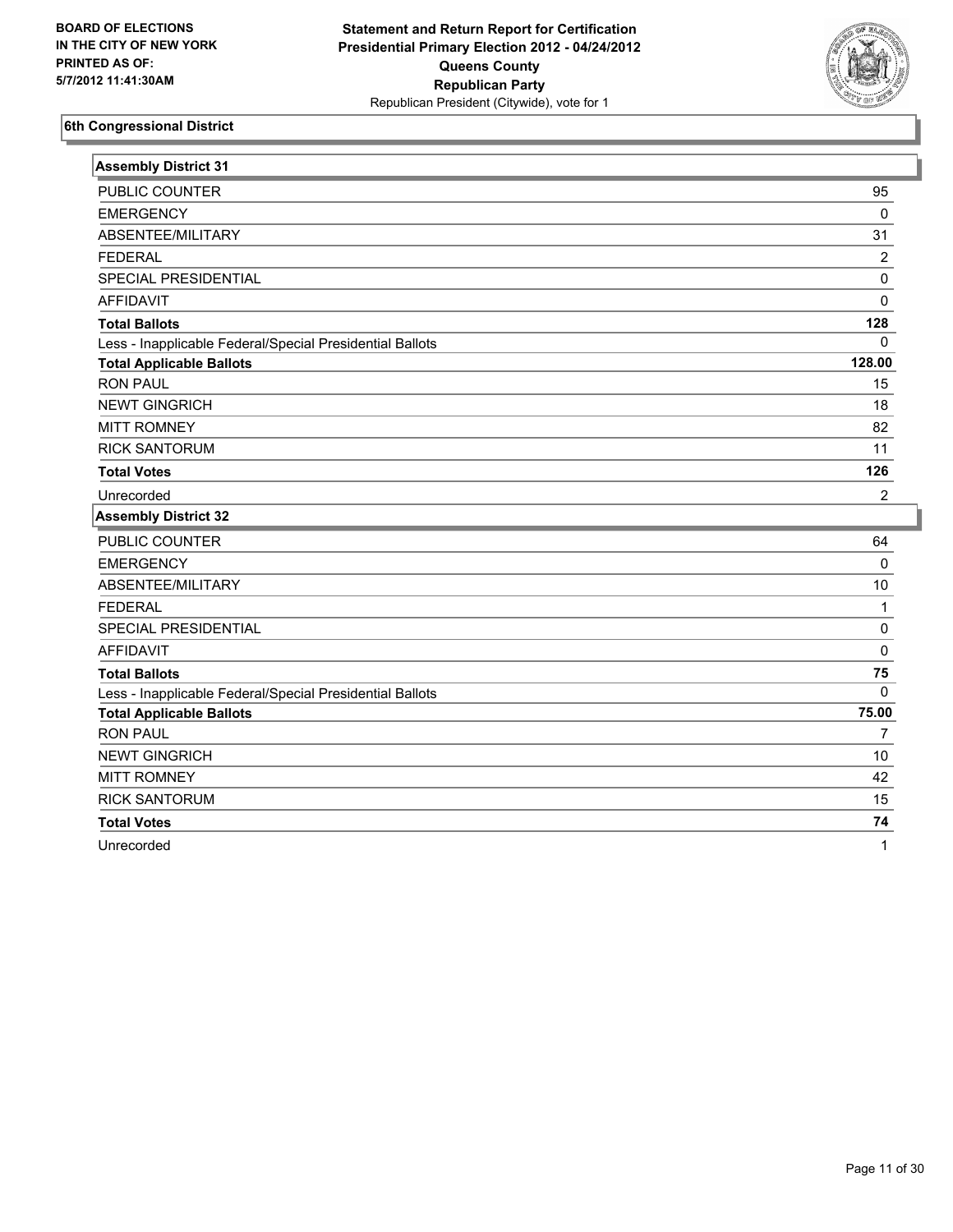

| <b>Assembly District 33</b>                              |              |
|----------------------------------------------------------|--------------|
| PUBLIC COUNTER                                           | 180          |
| <b>EMERGENCY</b>                                         | $\mathbf{0}$ |
| ABSENTEE/MILITARY                                        | 36           |
| <b>FEDERAL</b>                                           | 2            |
| SPECIAL PRESIDENTIAL                                     | 0            |
| <b>AFFIDAVIT</b>                                         | 1            |
| <b>Total Ballots</b>                                     | 219          |
| Less - Inapplicable Federal/Special Presidential Ballots | $\Omega$     |
| <b>Total Applicable Ballots</b>                          | 219.00       |
| <b>RON PAUL</b>                                          | 24           |
| <b>NEWT GINGRICH</b>                                     | 21           |
| <b>MITT ROMNEY</b>                                       | 154          |
| <b>RICK SANTORUM</b>                                     | 18           |
| <b>Total Votes</b>                                       | 217          |
| Unrecorded                                               | 2            |
| <b>Assembly District 38</b>                              |              |
| PUBLIC COUNTER                                           | 47           |
| <b>EMERGENCY</b>                                         | 0            |
| ABSENTEE/MILITARY                                        | 5            |
| <b>FEDERAL</b>                                           | 0            |
| SPECIAL PRESIDENTIAL                                     | 0            |
| <b>AFFIDAVIT</b>                                         | 0            |
| <b>Total Ballots</b>                                     | 52           |
| Less - Inapplicable Federal/Special Presidential Ballots | $\Omega$     |
| <b>Total Applicable Ballots</b>                          | 52.00        |
| <b>RON PAUL</b>                                          | 9            |
| <b>NEWT GINGRICH</b>                                     | 3            |
| <b>MITT ROMNEY</b>                                       | 34           |
| <b>RICK SANTORUM</b>                                     | $\,6\,$      |
| <b>Total Votes</b>                                       | 52           |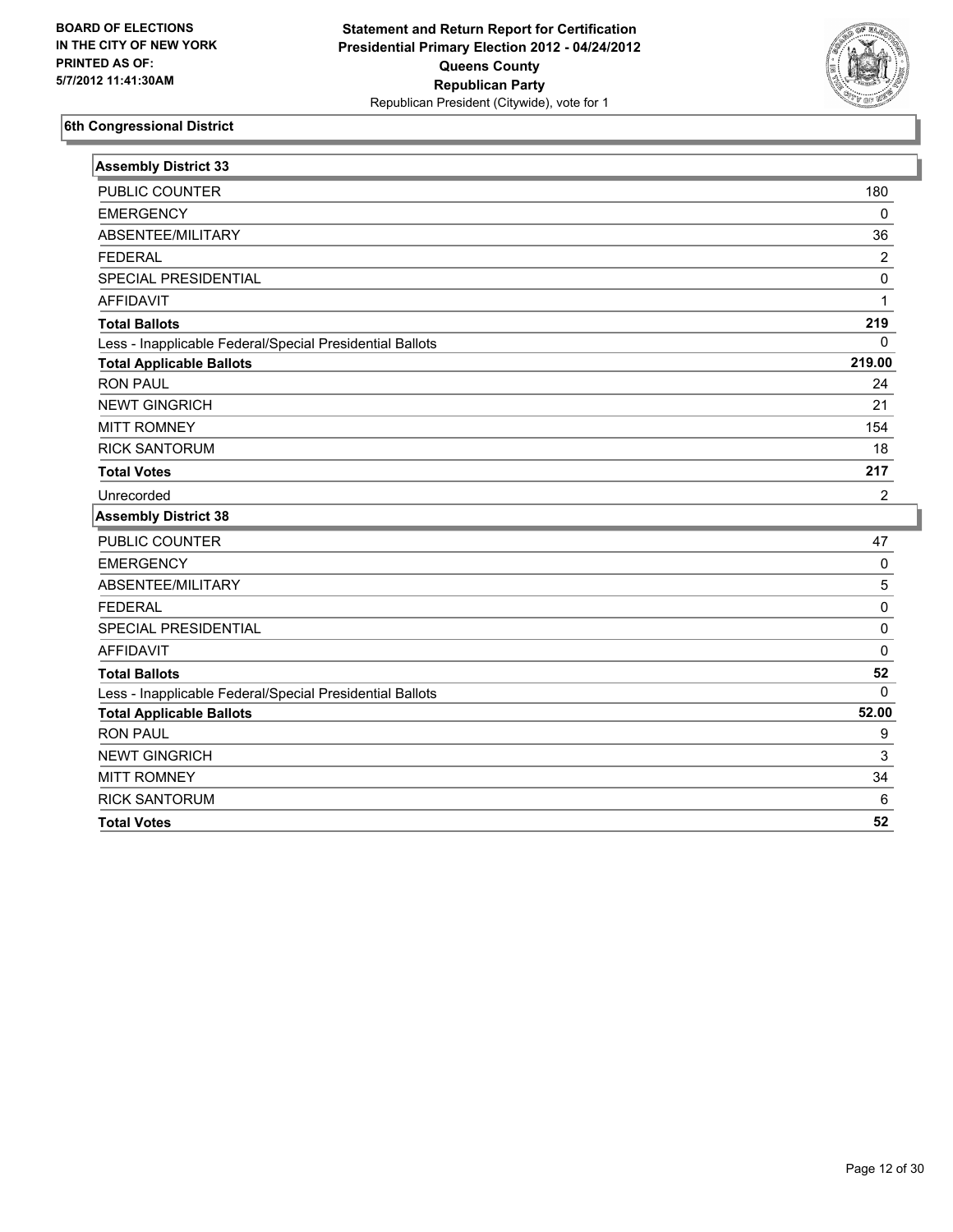

| <b>Total for 6th Congressional District-Queens County</b> |                |
|-----------------------------------------------------------|----------------|
| PUBLIC COUNTER                                            | 870            |
| <b>EMERGENCY</b>                                          | 0              |
| ABSENTEE/MILITARY                                         | 148            |
| <b>FEDERAL</b>                                            | 22             |
| SPECIAL PRESIDENTIAL                                      | 0              |
| <b>AFFIDAVIT</b>                                          | $\overline{2}$ |
| <b>Total Ballots</b>                                      | 1,042          |
| Less - Inapplicable Federal/Special Presidential Ballots  | 0              |
| <b>Total Applicable Ballots</b>                           | 1,042.00       |
| <b>RON PAUL</b>                                           | 130            |
| <b>NEWT GINGRICH</b>                                      | 121            |
| <b>MITT ROMNEY</b>                                        | 694            |
| <b>RICK SANTORUM</b>                                      | 90             |
| <b>Total Votes</b>                                        | 1,035          |
| Unrecorded                                                |                |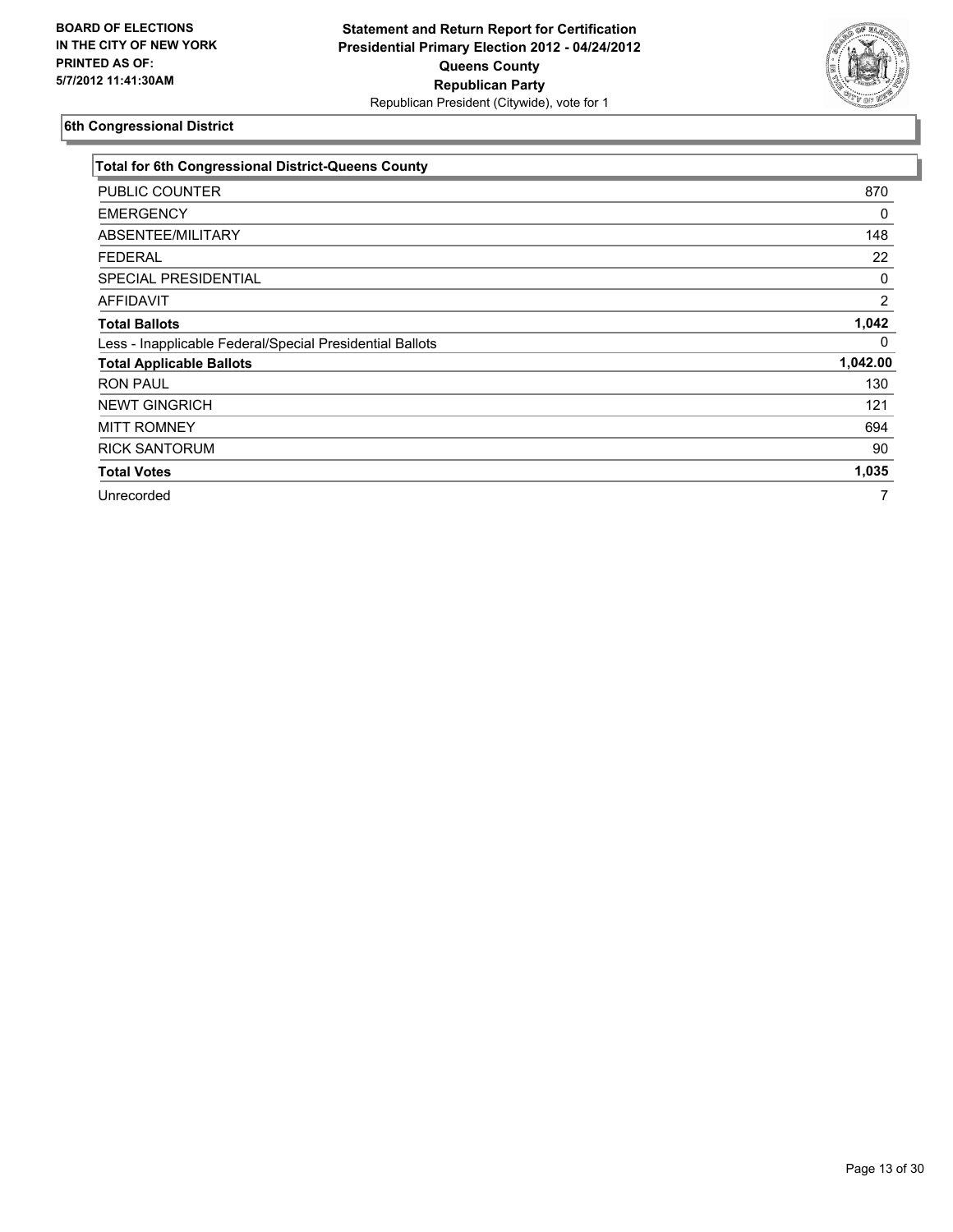

| <b>Assembly District 27</b>                              |                |
|----------------------------------------------------------|----------------|
| <b>PUBLIC COUNTER</b>                                    | 68             |
| <b>EMERGENCY</b>                                         | 0              |
| ABSENTEE/MILITARY                                        | 11             |
| <b>FEDERAL</b>                                           | 0              |
| SPECIAL PRESIDENTIAL                                     | $\pmb{0}$      |
| <b>AFFIDAVIT</b>                                         | 0              |
| <b>Total Ballots</b>                                     | 79             |
| Less - Inapplicable Federal/Special Presidential Ballots | $\Omega$       |
| <b>Total Applicable Ballots</b>                          | 79.00          |
| <b>RON PAUL</b>                                          | 11             |
| <b>NEWT GINGRICH</b>                                     | 8              |
| <b>MITT ROMNEY</b>                                       | 49             |
| <b>RICK SANTORUM</b>                                     | 10             |
| <b>Total Votes</b>                                       | 78             |
| Unrecorded                                               | 1              |
|                                                          |                |
| <b>Assembly District 30</b>                              |                |
| PUBLIC COUNTER                                           | 187            |
| <b>EMERGENCY</b>                                         | $\mathbf 0$    |
| ABSENTEE/MILITARY                                        | 22             |
| <b>FEDERAL</b>                                           | $\overline{2}$ |
| SPECIAL PRESIDENTIAL                                     | $\pmb{0}$      |
| <b>AFFIDAVIT</b>                                         | $\mathbf{1}$   |
| <b>Total Ballots</b>                                     | 212            |
| Less - Inapplicable Federal/Special Presidential Ballots | $\Omega$       |
| <b>Total Applicable Ballots</b>                          | 212.00         |
| <b>RON PAUL</b>                                          | 25             |
| <b>NEWT GINGRICH</b>                                     | 26             |
| <b>MITT ROMNEY</b>                                       | 138            |
| <b>RICK SANTORUM</b>                                     | 22             |
| <b>Total Votes</b>                                       | 211            |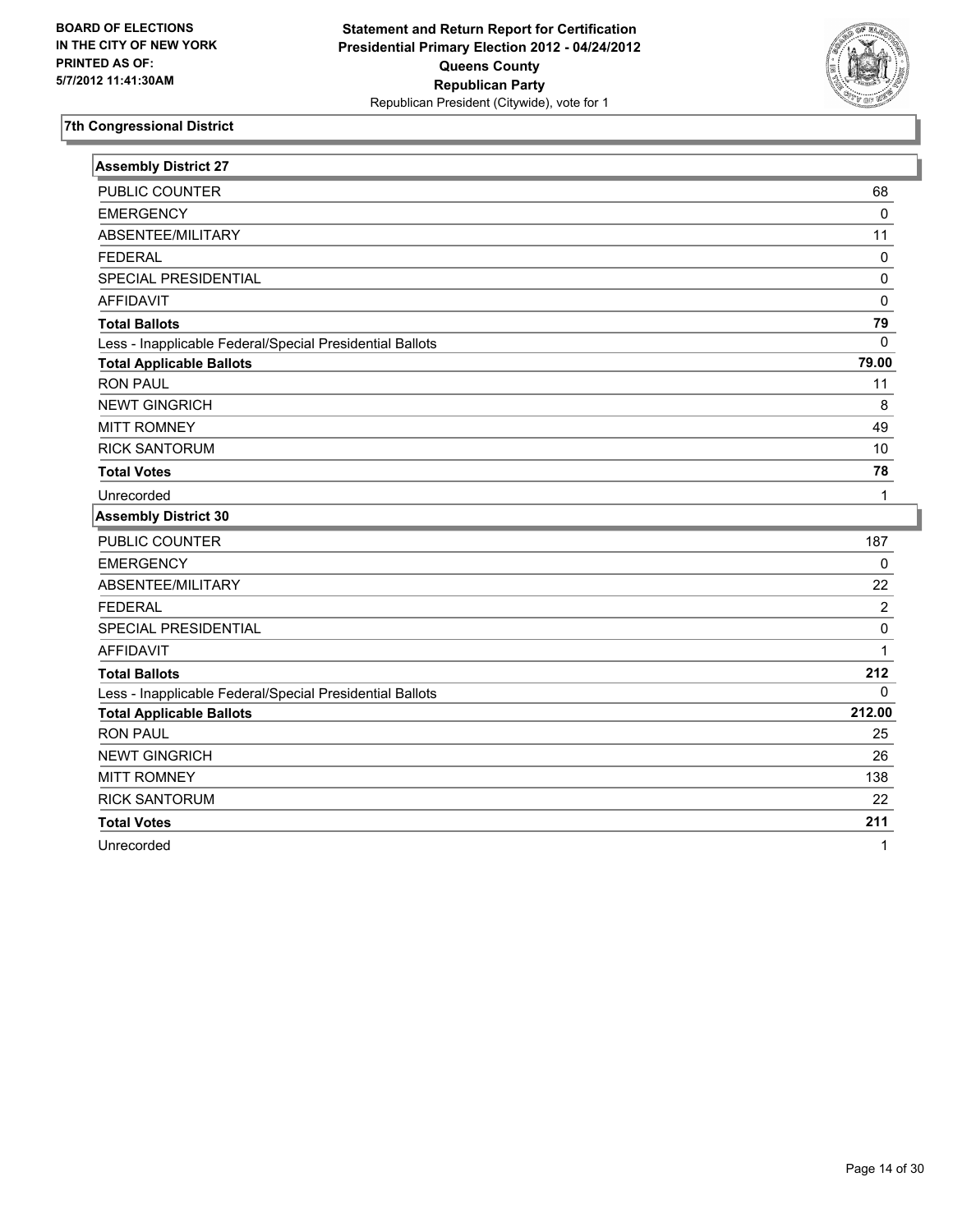

| <b>Assembly District 34</b>                              |                  |
|----------------------------------------------------------|------------------|
| <b>PUBLIC COUNTER</b>                                    | 204              |
| <b>EMERGENCY</b>                                         | 0                |
| ABSENTEE/MILITARY                                        | 23               |
| <b>FEDERAL</b>                                           | $\,6\,$          |
| SPECIAL PRESIDENTIAL                                     | 0                |
| <b>AFFIDAVIT</b>                                         | 4                |
| <b>Total Ballots</b>                                     | 237              |
| Less - Inapplicable Federal/Special Presidential Ballots | 0                |
| <b>Total Applicable Ballots</b>                          | 237.00           |
| <b>RON PAUL</b>                                          | 47               |
| <b>NEWT GINGRICH</b>                                     | 19               |
| <b>MITT ROMNEY</b>                                       | 150              |
| <b>RICK SANTORUM</b>                                     | 18               |
| <b>Total Votes</b>                                       | 234              |
| Unrecorded                                               | 3                |
| <b>Assembly District 35</b>                              |                  |
| <b>PUBLIC COUNTER</b>                                    | 62               |
| <b>EMERGENCY</b>                                         | $\pmb{0}$        |
| ABSENTEE/MILITARY                                        | 7                |
| <b>FEDERAL</b>                                           | 3                |
| SPECIAL PRESIDENTIAL                                     | 0                |
| <b>AFFIDAVIT</b>                                         | 0                |
| <b>Total Ballots</b>                                     | 72               |
| Less - Inapplicable Federal/Special Presidential Ballots | $\mathbf{0}$     |
| <b>Total Applicable Ballots</b>                          | 72.00            |
| <b>RON PAUL</b>                                          | 6                |
| <b>NEWT GINGRICH</b>                                     | 7                |
| <b>MITT ROMNEY</b>                                       | 49               |
| <b>RICK SANTORUM</b>                                     | $\boldsymbol{9}$ |
| <b>Total Votes</b>                                       | 71               |
| Unrecorded                                               | 1                |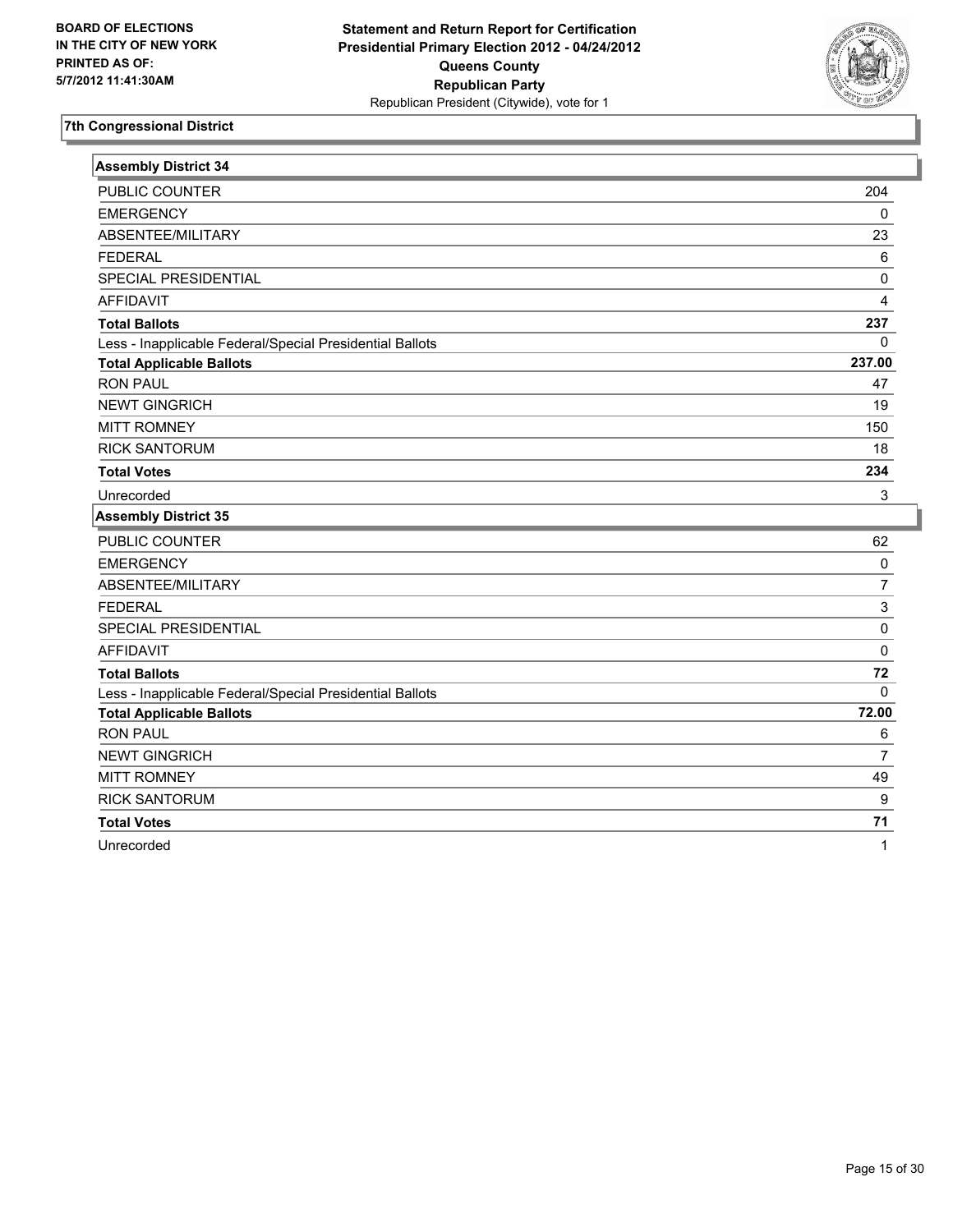

| <b>Assembly District 36</b>                              |                |
|----------------------------------------------------------|----------------|
| PUBLIC COUNTER                                           | 6              |
| <b>EMERGENCY</b>                                         | $\pmb{0}$      |
| ABSENTEE/MILITARY                                        | $\pmb{0}$      |
| <b>FEDERAL</b>                                           | $\mathbf{1}$   |
| SPECIAL PRESIDENTIAL                                     | $\pmb{0}$      |
| <b>AFFIDAVIT</b>                                         | $\pmb{0}$      |
| <b>Total Ballots</b>                                     | $\overline{7}$ |
| Less - Inapplicable Federal/Special Presidential Ballots | $\mathbf 0$    |
| <b>Total Applicable Ballots</b>                          | 7.00           |
| <b>RON PAUL</b>                                          | 0              |
| <b>NEWT GINGRICH</b>                                     | $\mathbf 1$    |
| <b>MITT ROMNEY</b>                                       | 6              |
| <b>RICK SANTORUM</b>                                     | 0              |
| <b>Total Votes</b>                                       | $\overline{7}$ |
| <b>Assembly District 37</b>                              |                |
| <b>PUBLIC COUNTER</b>                                    | 53             |
| <b>EMERGENCY</b>                                         | 0              |
| ABSENTEE/MILITARY                                        | $\mathbf{3}$   |
| <b>FEDERAL</b>                                           | $\mathbf{1}$   |
| SPECIAL PRESIDENTIAL                                     | $\pmb{0}$      |
| <b>AFFIDAVIT</b>                                         | $\mathbf 0$    |
| <b>Total Ballots</b>                                     | 57             |
| Less - Inapplicable Federal/Special Presidential Ballots | $\mathbf 0$    |
| <b>Total Applicable Ballots</b>                          | 57.00          |
| <b>RON PAUL</b>                                          | 10             |
| <b>NEWT GINGRICH</b>                                     | 4              |
| <b>MITT ROMNEY</b>                                       | 42             |
| <b>RICK SANTORUM</b>                                     | 1              |
| <b>Total Votes</b>                                       | 57             |
| <b>Assembly District 39</b>                              |                |
| PUBLIC COUNTER                                           | 77             |
| <b>EMERGENCY</b>                                         | 0              |
| ABSENTEE/MILITARY                                        | 10             |
| <b>FEDERAL</b>                                           | 1              |
| SPECIAL PRESIDENTIAL                                     | $\pmb{0}$      |
| <b>AFFIDAVIT</b>                                         | $\mathbf 0$    |
| <b>Total Ballots</b>                                     | 88             |
| Less - Inapplicable Federal/Special Presidential Ballots | $\mathbf{0}$   |
| <b>Total Applicable Ballots</b>                          | 88.00          |
| <b>RON PAUL</b>                                          | 15             |
| <b>NEWT GINGRICH</b>                                     | $\overline{7}$ |
| <b>MITT ROMNEY</b>                                       | 52             |
| <b>RICK SANTORUM</b>                                     | 14             |
| <b>Total Votes</b>                                       | 88             |

I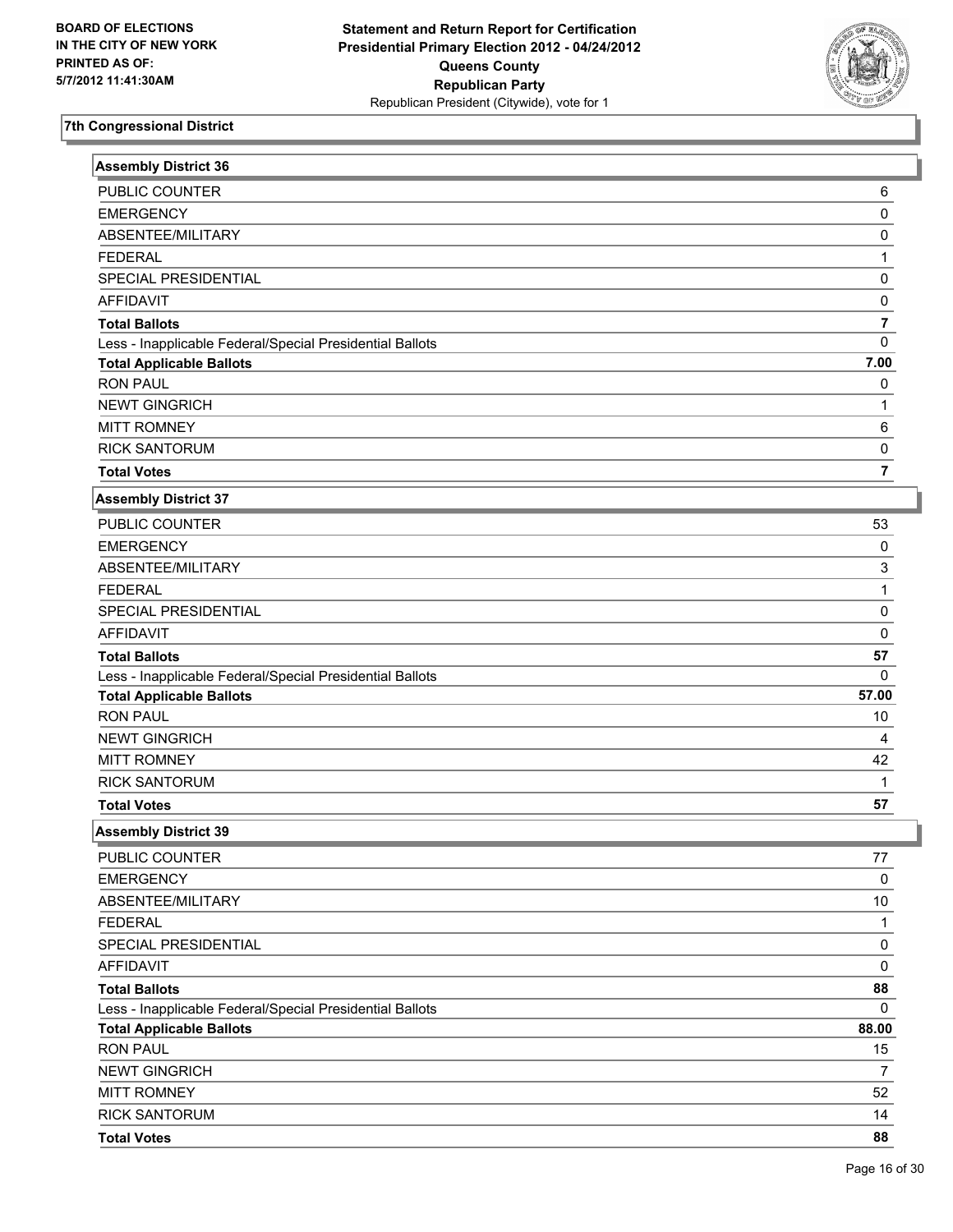

| <b>Total for 7th Congressional District-Queens County</b> |        |
|-----------------------------------------------------------|--------|
| <b>PUBLIC COUNTER</b>                                     | 657    |
| <b>EMERGENCY</b>                                          | 0      |
| ABSENTEE/MILITARY                                         | 76     |
| <b>FEDERAL</b>                                            | 14     |
| <b>SPECIAL PRESIDENTIAL</b>                               | 0      |
| <b>AFFIDAVIT</b>                                          | 5      |
| <b>Total Ballots</b>                                      | 752    |
| Less - Inapplicable Federal/Special Presidential Ballots  | 0      |
| <b>Total Applicable Ballots</b>                           | 752.00 |
| <b>RON PAUL</b>                                           | 114    |
| <b>NEWT GINGRICH</b>                                      | 72     |
| <b>MITT ROMNEY</b>                                        | 486    |
| <b>RICK SANTORUM</b>                                      | 74     |
| <b>Total Votes</b>                                        | 746    |
| Unrecorded                                                | 6      |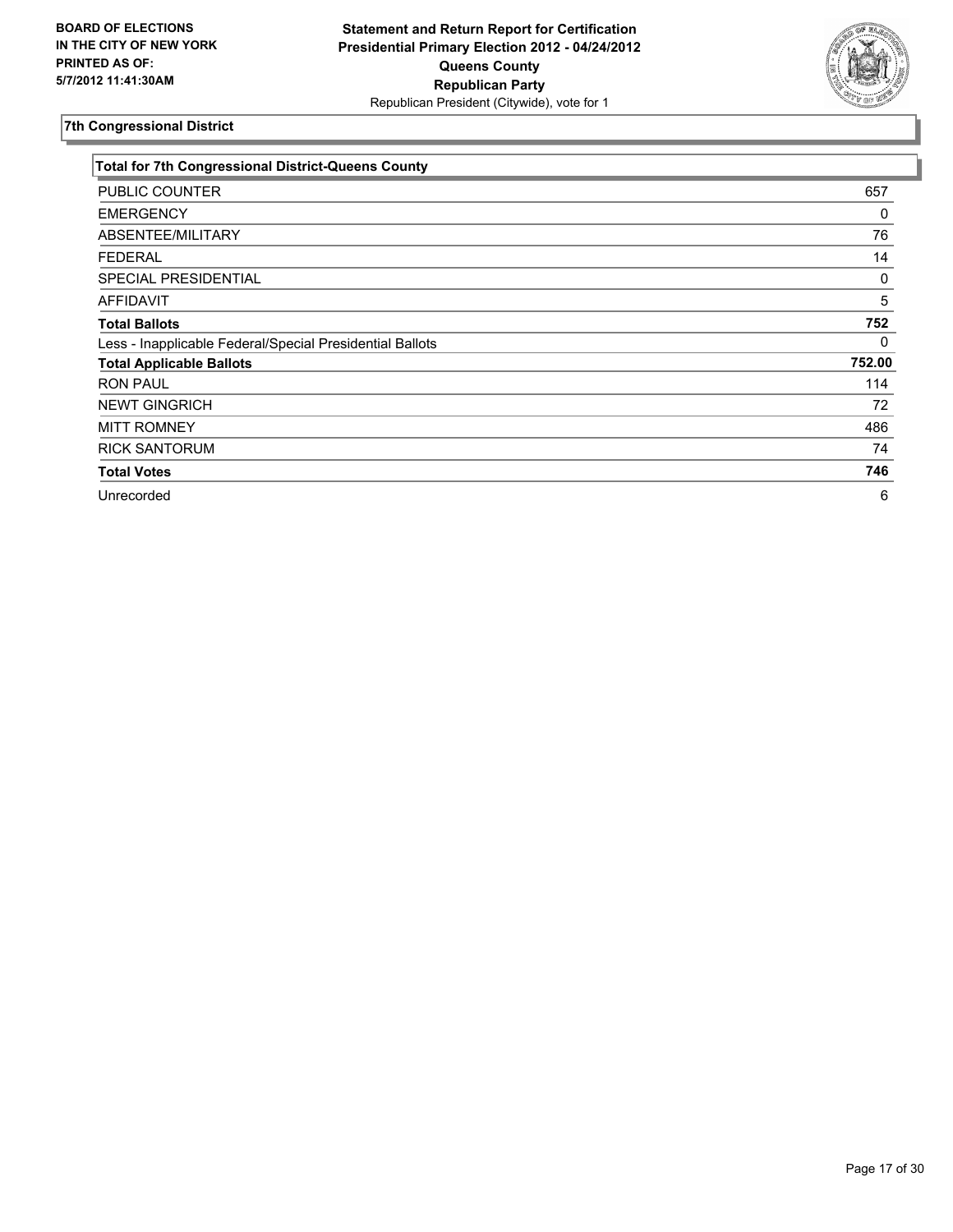

| <b>Assembly District 22</b>                              |             |
|----------------------------------------------------------|-------------|
| PUBLIC COUNTER                                           | 0           |
| <b>EMERGENCY</b>                                         | 0           |
| ABSENTEE/MILITARY                                        | 0           |
| <b>FEDERAL</b>                                           | $\pmb{0}$   |
| SPECIAL PRESIDENTIAL                                     | 0           |
| <b>AFFIDAVIT</b>                                         | 0           |
| <b>Total Ballots</b>                                     | $\mathbf 0$ |
| Less - Inapplicable Federal/Special Presidential Ballots | $\Omega$    |
| <b>Total Applicable Ballots</b>                          | 0.00        |
| <b>RON PAUL</b>                                          | 0           |
| <b>NEWT GINGRICH</b>                                     | 0           |
| <b>MITT ROMNEY</b>                                       | 0           |
| <b>RICK SANTORUM</b>                                     | 0           |
| <b>Total Votes</b>                                       | 0           |
| <b>Assembly District 23</b>                              |             |
| PUBLIC COUNTER                                           | 468         |
| <b>EMERGENCY</b>                                         | $\mathbf 0$ |
| ABSENTEE/MILITARY                                        | 53          |
| <b>FEDERAL</b>                                           | 2           |
| SPECIAL PRESIDENTIAL                                     | 0           |
| <b>AFFIDAVIT</b>                                         | 1           |
| <b>Total Ballots</b>                                     | 524         |
| Less - Inapplicable Federal/Special Presidential Ballots | $\Omega$    |
| <b>Total Applicable Ballots</b>                          | 524.00      |
| <b>RON PAUL</b>                                          | 42          |
| <b>NEWT GINGRICH</b>                                     | 54          |
| <b>MITT ROMNEY</b>                                       | 386         |

RICK SANTORUM 38

**Total Votes 520** 

Unrecorded 4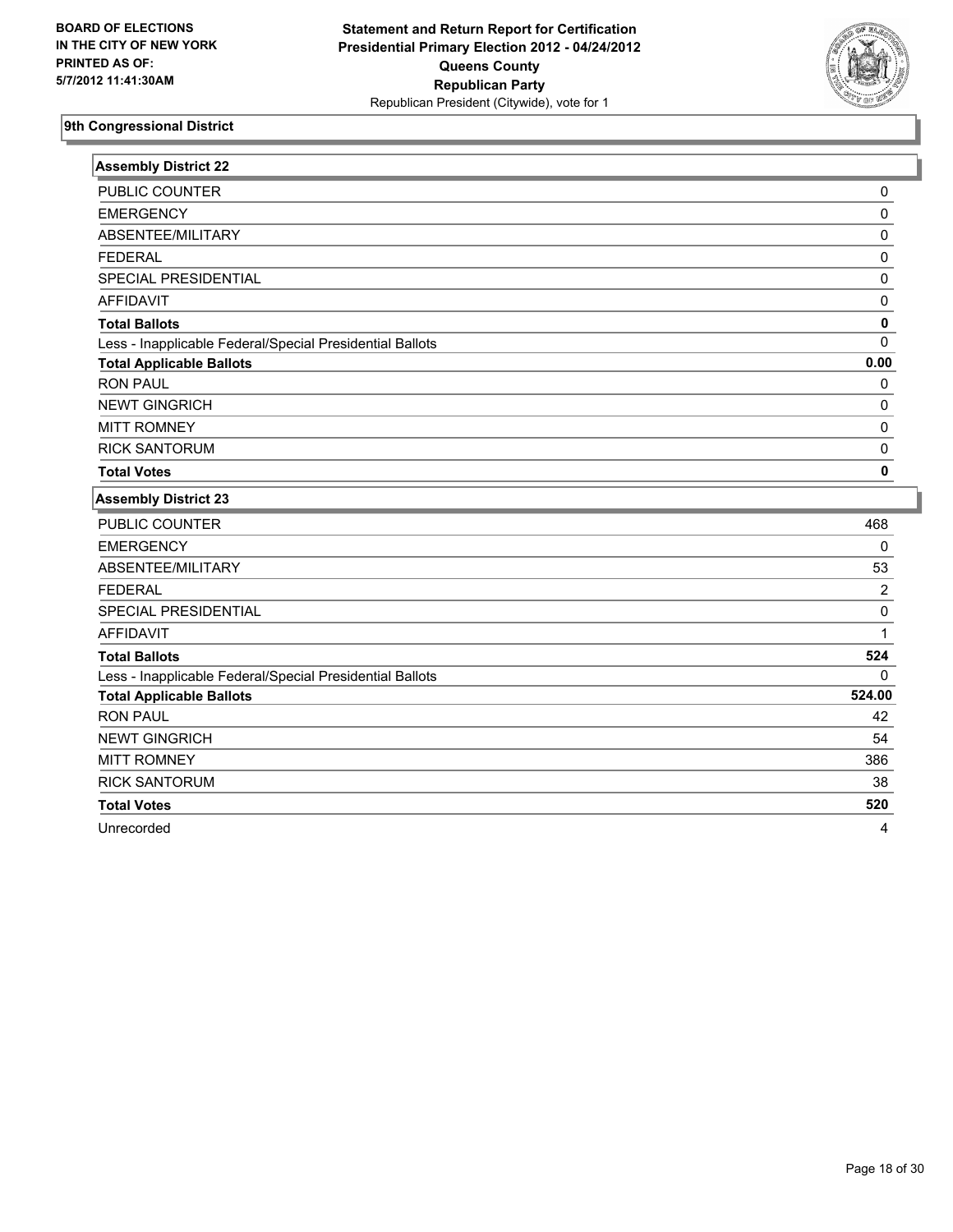

| <b>Assembly District 24</b>                              |                |
|----------------------------------------------------------|----------------|
| PUBLIC COUNTER                                           | 177            |
| <b>EMERGENCY</b>                                         | $\mathbf{0}$   |
| ABSENTEE/MILITARY                                        | 28             |
| <b>FEDERAL</b>                                           | 5              |
| SPECIAL PRESIDENTIAL                                     | 0              |
| <b>AFFIDAVIT</b>                                         | $\overline{2}$ |
| <b>Total Ballots</b>                                     | 212            |
| Less - Inapplicable Federal/Special Presidential Ballots | 0              |
| <b>Total Applicable Ballots</b>                          | 212.00         |
| <b>RON PAUL</b>                                          | 26             |
| <b>NEWT GINGRICH</b>                                     | 16             |
| <b>MITT ROMNEY</b>                                       | 145            |
| <b>RICK SANTORUM</b>                                     | 25             |
| <b>Total Votes</b>                                       | 212            |
| <b>Assembly District 25</b>                              |                |
| PUBLIC COUNTER                                           | 124            |
| <b>EMERGENCY</b>                                         | $\mathbf 0$    |
| ABSENTEE/MILITARY                                        | 12             |
| <b>FEDERAL</b>                                           | 6              |
| SPECIAL PRESIDENTIAL                                     | $\mathbf 0$    |
| <b>AFFIDAVIT</b>                                         | 0              |
| <b>Total Ballots</b>                                     | 142            |
| Less - Inapplicable Federal/Special Presidential Ballots | 0              |
| <b>Total Applicable Ballots</b>                          | 142.00         |
| <b>RON PAUL</b>                                          | 21             |
| <b>NEWT GINGRICH</b>                                     | 16             |

MITT ROMNEY 90 RICK SANTORUM 14 **Total Votes 141**  Unrecorded 1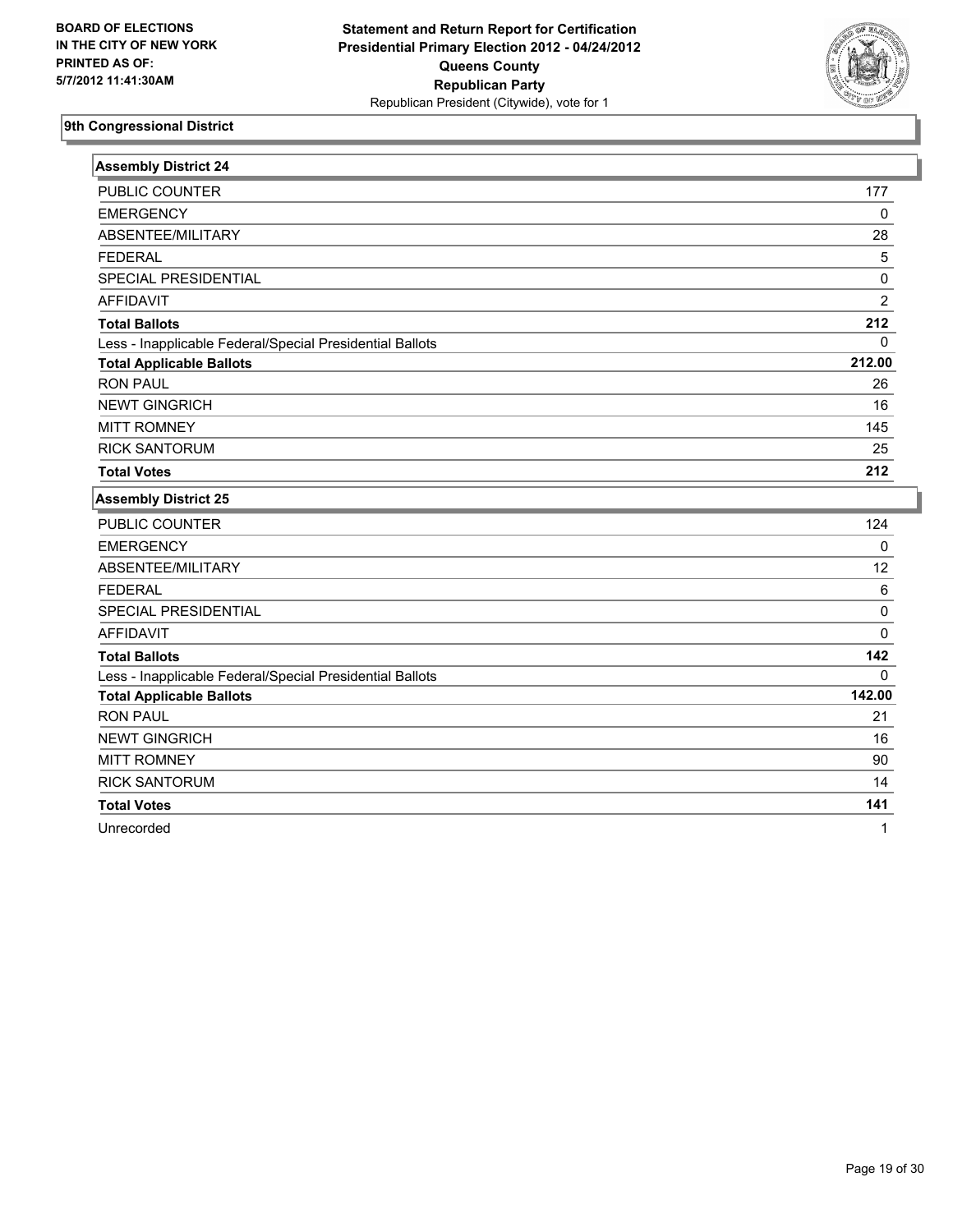

| <b>Assembly District 26</b>                              |                  |
|----------------------------------------------------------|------------------|
| PUBLIC COUNTER                                           | $\boldsymbol{2}$ |
| <b>EMERGENCY</b>                                         | $\mathbf 0$      |
| ABSENTEE/MILITARY                                        | $\mathbf 0$      |
| <b>FEDERAL</b>                                           | $\pmb{0}$        |
| SPECIAL PRESIDENTIAL                                     | $\pmb{0}$        |
| <b>AFFIDAVIT</b>                                         | $\pmb{0}$        |
| <b>Total Ballots</b>                                     | $\boldsymbol{2}$ |
| Less - Inapplicable Federal/Special Presidential Ballots | $\mathbf 0$      |
| <b>Total Applicable Ballots</b>                          | 2.00             |
| <b>RON PAUL</b>                                          | 0                |
| <b>NEWT GINGRICH</b>                                     | 0                |
| <b>MITT ROMNEY</b>                                       | $\overline{2}$   |
| <b>RICK SANTORUM</b>                                     | $\pmb{0}$        |
| <b>Total Votes</b>                                       | $\mathbf 2$      |
| <b>Assembly District 27</b>                              |                  |
| PUBLIC COUNTER                                           | 178              |
| <b>EMERGENCY</b>                                         | $\mathbf 0$      |
| ABSENTEE/MILITARY                                        | 24               |
| <b>FEDERAL</b>                                           | 22               |
| SPECIAL PRESIDENTIAL                                     | $\pmb{0}$        |
| <b>AFFIDAVIT</b>                                         | $\Omega$         |
| <b>Total Ballots</b>                                     | 224              |
| Less - Inapplicable Federal/Special Presidential Ballots | $\Omega$         |
| <b>Total Applicable Ballots</b>                          | 224.00           |
| <b>RON PAUL</b>                                          | 29               |
| <b>NEWT GINGRICH</b>                                     | 36               |
| <b>MITT ROMNEY</b>                                       | 137              |
| <b>RICK SANTORUM</b>                                     | 20               |
| <b>Total Votes</b>                                       | 222              |
| Unrecorded                                               | $\overline{2}$   |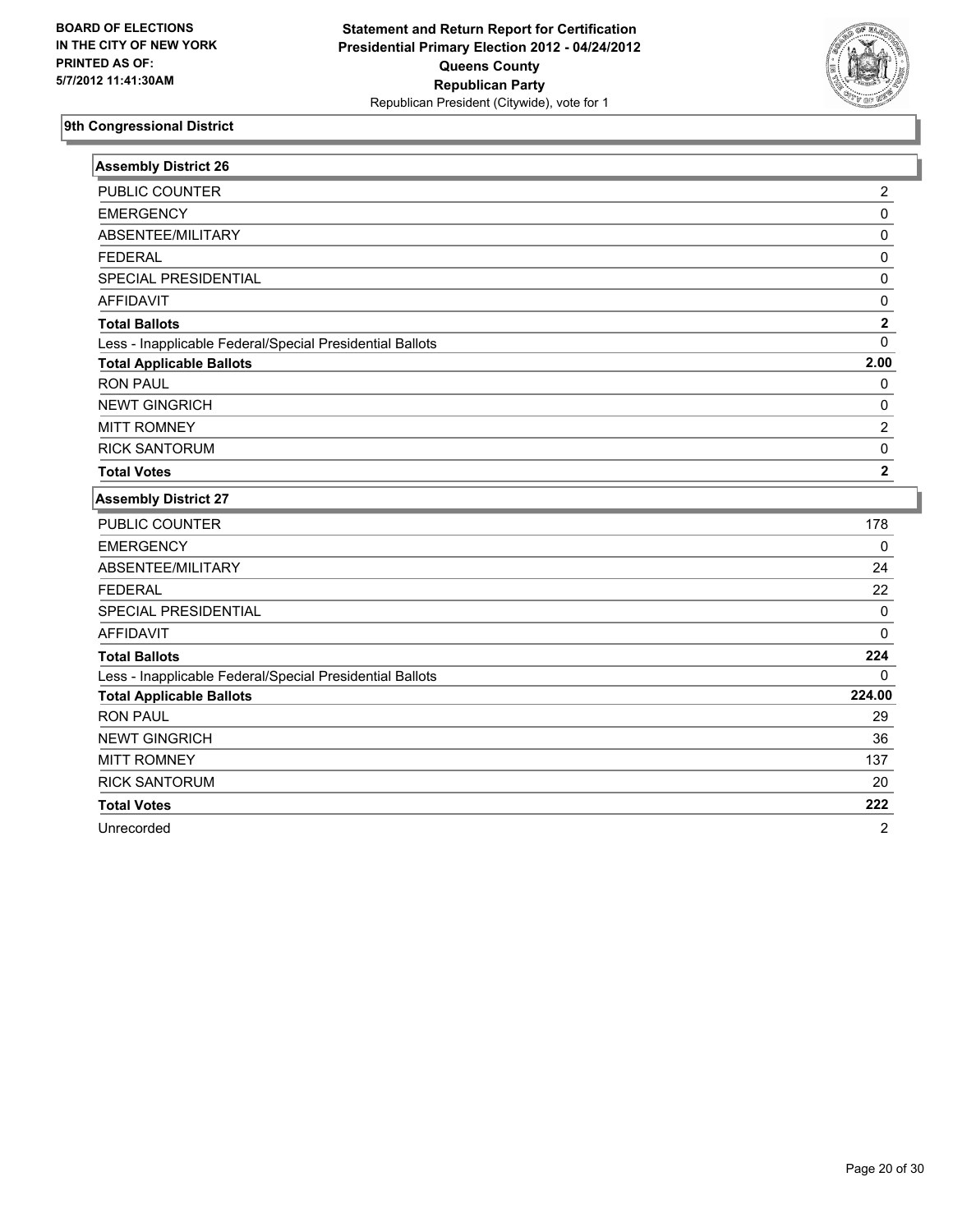

| <b>Assembly District 28</b>                              |                |
|----------------------------------------------------------|----------------|
| PUBLIC COUNTER                                           | 663            |
| <b>EMERGENCY</b>                                         | 0              |
| ABSENTEE/MILITARY                                        | 63             |
| <b>FEDERAL</b>                                           | 29             |
| SPECIAL PRESIDENTIAL                                     | $\pmb{0}$      |
| <b>AFFIDAVIT</b>                                         | $\overline{2}$ |
| <b>Total Ballots</b>                                     | 757            |
| Less - Inapplicable Federal/Special Presidential Ballots | 0              |
| <b>Total Applicable Ballots</b>                          | 757.00         |
| <b>RON PAUL</b>                                          | 100            |
| <b>NEWT GINGRICH</b>                                     | 71             |
| <b>MITT ROMNEY</b>                                       | 513            |
| <b>RICK SANTORUM</b>                                     | 70             |
| <b>Total Votes</b>                                       | 754            |
| Unrecorded                                               | 3              |
| <b>Assembly District 29</b>                              |                |
| PUBLIC COUNTER                                           | 0              |
| <b>EMERGENCY</b>                                         | 0              |
| ABSENTEE/MILITARY                                        | 0              |
| <b>FEDERAL</b>                                           | 0              |
| SPECIAL PRESIDENTIAL                                     | 0              |
| <b>AFFIDAVIT</b>                                         | 0              |
| <b>Total Ballots</b>                                     | 0              |
| Less - Inapplicable Federal/Special Presidential Ballots | $\Omega$       |
| <b>Total Applicable Ballots</b>                          | 0.00           |
| <b>RON PAUL</b>                                          | 0              |
| <b>NEWT GINGRICH</b>                                     | 0              |
| <b>MITT ROMNEY</b>                                       | 0              |
| <b>RICK SANTORUM</b>                                     | 0              |
| <b>Total Votes</b>                                       | $\mathbf 0$    |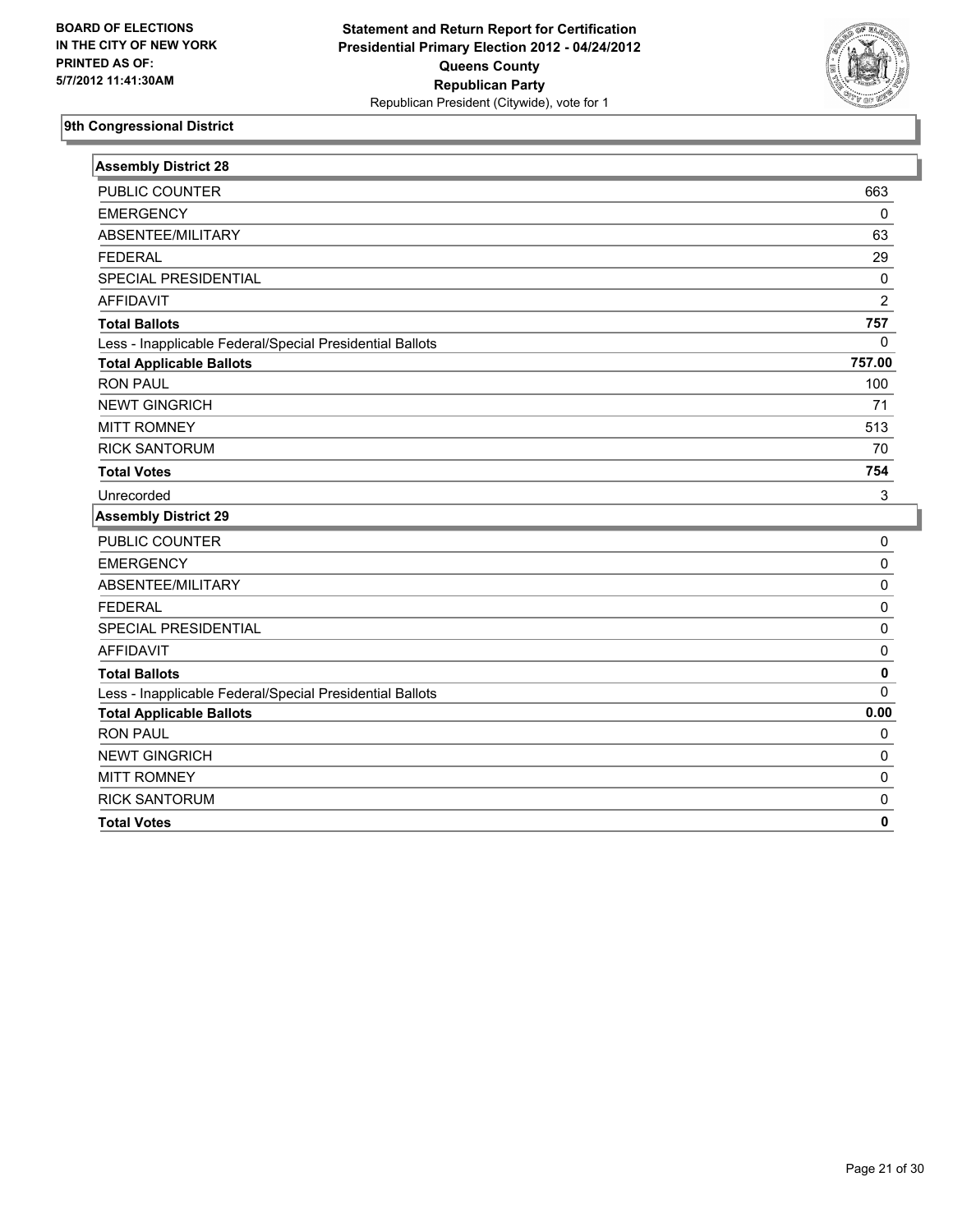

| <b>Assembly District 30</b>                              |                           |
|----------------------------------------------------------|---------------------------|
| PUBLIC COUNTER                                           | 114                       |
| <b>EMERGENCY</b>                                         | 0                         |
| ABSENTEE/MILITARY                                        | 24                        |
| <b>FEDERAL</b>                                           | 0                         |
| SPECIAL PRESIDENTIAL                                     | 0                         |
| <b>AFFIDAVIT</b>                                         | 0                         |
| <b>Total Ballots</b>                                     | 138                       |
| Less - Inapplicable Federal/Special Presidential Ballots | 0                         |
| <b>Total Applicable Ballots</b>                          | 138.00                    |
| <b>RON PAUL</b>                                          | 9                         |
| <b>NEWT GINGRICH</b>                                     | 15                        |
| <b>MITT ROMNEY</b>                                       | 98                        |
| <b>RICK SANTORUM</b>                                     | 16                        |
| <b>Total Votes</b>                                       | 138                       |
| <b>Assembly District 31</b>                              |                           |
| PUBLIC COUNTER                                           | 1                         |
| <b>EMERGENCY</b>                                         | $\pmb{0}$                 |
| ABSENTEE/MILITARY                                        | $\pmb{0}$                 |
| <b>FEDERAL</b>                                           | $\pmb{0}$                 |
| SPECIAL PRESIDENTIAL                                     | 0                         |
| <b>AFFIDAVIT</b>                                         | 0                         |
| <b>Total Ballots</b>                                     | 1                         |
| Less - Inapplicable Federal/Special Presidential Ballots | $\overline{0}$            |
| <b>Total Applicable Ballots</b>                          | 1.00                      |
| <b>RON PAUL</b>                                          | 1                         |
| <b>NEWT GINGRICH</b>                                     | 0                         |
| <b>MITT ROMNEY</b>                                       | $\pmb{0}$                 |
| <b>RICK SANTORUM</b>                                     | $\pmb{0}$                 |
| <b>Total Votes</b>                                       | 1                         |
| <b>Assembly District 35</b>                              |                           |
| PUBLIC COUNTER                                           | 25                        |
| <b>EMERGENCY</b>                                         | $\pmb{0}$                 |
| ABSENTEE/MILITARY                                        | $\mathbf{1}$              |
| <b>FEDERAL</b>                                           | $\ensuremath{\mathsf{3}}$ |
| SPECIAL PRESIDENTIAL                                     | $\pmb{0}$                 |
| <b>AFFIDAVIT</b>                                         | $\pmb{0}$                 |
| <b>Total Ballots</b>                                     | 29                        |
| Less - Inapplicable Federal/Special Presidential Ballots | $\Omega$                  |
| <b>Total Applicable Ballots</b>                          | 29.00                     |
| <b>RON PAUL</b>                                          | 5                         |
| <b>NEWT GINGRICH</b>                                     | 4                         |
| <b>MITT ROMNEY</b>                                       | 18                        |
| <b>RICK SANTORUM</b>                                     | $\overline{2}$            |
| <b>Total Votes</b>                                       | 29                        |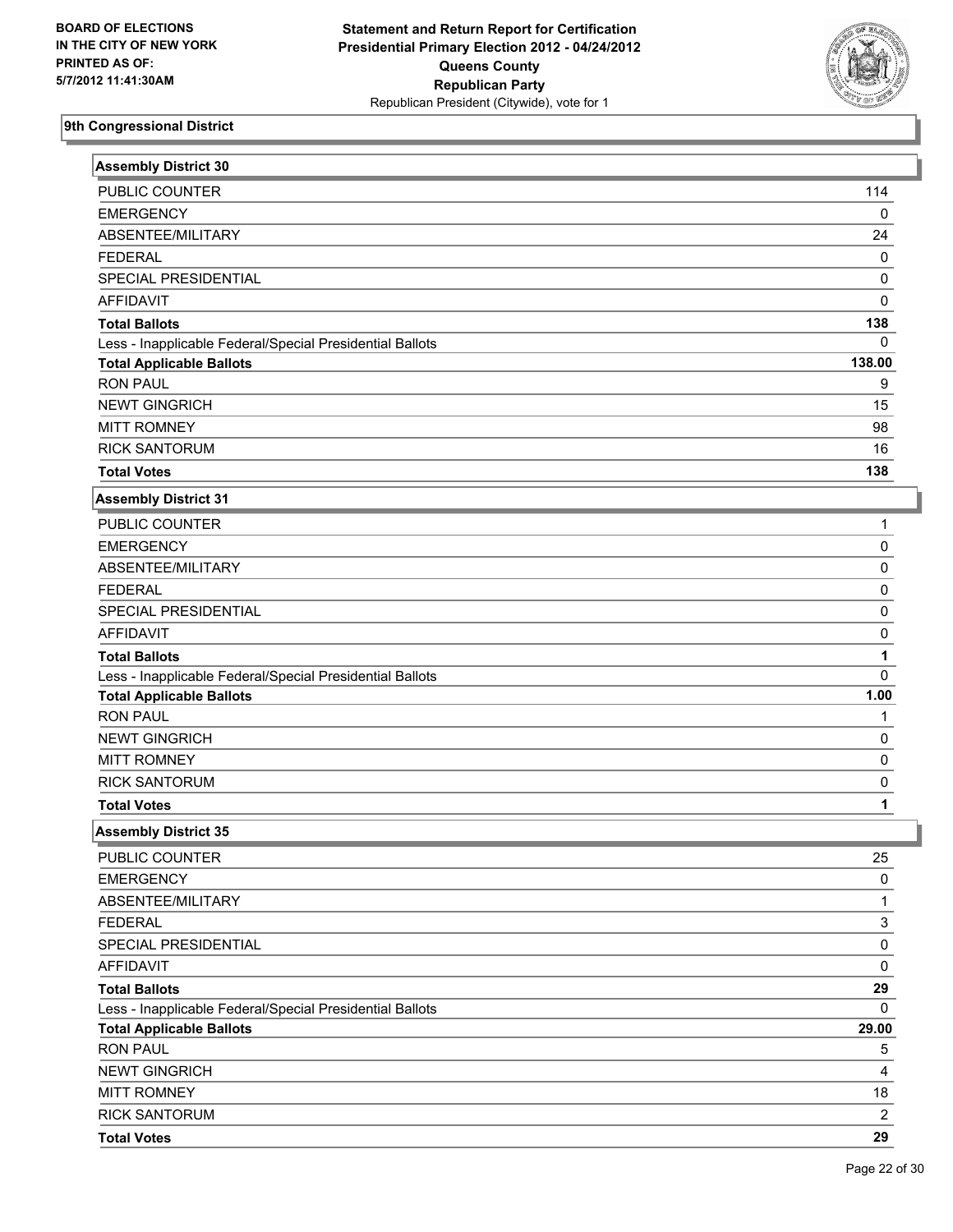

| PUBLIC COUNTER<br><b>EMERGENCY</b><br>ABSENTEE/MILITARY<br><b>FEDERAL</b><br>SPECIAL PRESIDENTIAL<br><b>AFFIDAVIT</b><br><b>Total Ballots</b><br>Less - Inapplicable Federal/Special Presidential Ballots<br><b>Total Applicable Ballots</b><br><b>RON PAUL</b><br><b>NEWT GINGRICH</b><br><b>MITT ROMNEY</b><br><b>RICK SANTORUM</b><br><b>Total Votes</b><br><b>Assembly District 38</b><br><b>PUBLIC COUNTER</b><br><b>EMERGENCY</b><br>ABSENTEE/MILITARY<br><b>FEDERAL</b><br>SPECIAL PRESIDENTIAL<br><b>AFFIDAVIT</b><br><b>Total Ballots</b><br>Less - Inapplicable Federal/Special Presidential Ballots<br><b>Total Applicable Ballots</b><br><b>RON PAUL</b><br><b>NEWT GINGRICH</b><br><b>MITT ROMNEY</b><br><b>RICK SANTORUM</b> | <b>Assembly District 37</b> |                |
|--------------------------------------------------------------------------------------------------------------------------------------------------------------------------------------------------------------------------------------------------------------------------------------------------------------------------------------------------------------------------------------------------------------------------------------------------------------------------------------------------------------------------------------------------------------------------------------------------------------------------------------------------------------------------------------------------------------------------------------------|-----------------------------|----------------|
|                                                                                                                                                                                                                                                                                                                                                                                                                                                                                                                                                                                                                                                                                                                                            |                             | 17             |
|                                                                                                                                                                                                                                                                                                                                                                                                                                                                                                                                                                                                                                                                                                                                            |                             | 0              |
|                                                                                                                                                                                                                                                                                                                                                                                                                                                                                                                                                                                                                                                                                                                                            |                             | 4              |
|                                                                                                                                                                                                                                                                                                                                                                                                                                                                                                                                                                                                                                                                                                                                            |                             | $\pmb{0}$      |
|                                                                                                                                                                                                                                                                                                                                                                                                                                                                                                                                                                                                                                                                                                                                            |                             | 0              |
|                                                                                                                                                                                                                                                                                                                                                                                                                                                                                                                                                                                                                                                                                                                                            |                             | $\mathbf 0$    |
|                                                                                                                                                                                                                                                                                                                                                                                                                                                                                                                                                                                                                                                                                                                                            |                             | 21             |
|                                                                                                                                                                                                                                                                                                                                                                                                                                                                                                                                                                                                                                                                                                                                            |                             | $\mathbf 0$    |
|                                                                                                                                                                                                                                                                                                                                                                                                                                                                                                                                                                                                                                                                                                                                            |                             | 21.00          |
|                                                                                                                                                                                                                                                                                                                                                                                                                                                                                                                                                                                                                                                                                                                                            |                             | 6              |
|                                                                                                                                                                                                                                                                                                                                                                                                                                                                                                                                                                                                                                                                                                                                            |                             | $\overline{2}$ |
|                                                                                                                                                                                                                                                                                                                                                                                                                                                                                                                                                                                                                                                                                                                                            |                             | 12             |
|                                                                                                                                                                                                                                                                                                                                                                                                                                                                                                                                                                                                                                                                                                                                            |                             | $\mathbf{1}$   |
|                                                                                                                                                                                                                                                                                                                                                                                                                                                                                                                                                                                                                                                                                                                                            |                             | 21             |
|                                                                                                                                                                                                                                                                                                                                                                                                                                                                                                                                                                                                                                                                                                                                            |                             |                |
|                                                                                                                                                                                                                                                                                                                                                                                                                                                                                                                                                                                                                                                                                                                                            |                             | 243            |
|                                                                                                                                                                                                                                                                                                                                                                                                                                                                                                                                                                                                                                                                                                                                            |                             | $\mathbf 0$    |
|                                                                                                                                                                                                                                                                                                                                                                                                                                                                                                                                                                                                                                                                                                                                            |                             | 29             |
|                                                                                                                                                                                                                                                                                                                                                                                                                                                                                                                                                                                                                                                                                                                                            |                             | 4              |
|                                                                                                                                                                                                                                                                                                                                                                                                                                                                                                                                                                                                                                                                                                                                            |                             | $\pmb{0}$      |
|                                                                                                                                                                                                                                                                                                                                                                                                                                                                                                                                                                                                                                                                                                                                            |                             | 1              |
|                                                                                                                                                                                                                                                                                                                                                                                                                                                                                                                                                                                                                                                                                                                                            |                             | 277            |
|                                                                                                                                                                                                                                                                                                                                                                                                                                                                                                                                                                                                                                                                                                                                            |                             | 0              |
|                                                                                                                                                                                                                                                                                                                                                                                                                                                                                                                                                                                                                                                                                                                                            |                             | 277.00         |
|                                                                                                                                                                                                                                                                                                                                                                                                                                                                                                                                                                                                                                                                                                                                            |                             | 49             |
|                                                                                                                                                                                                                                                                                                                                                                                                                                                                                                                                                                                                                                                                                                                                            |                             | 40             |
|                                                                                                                                                                                                                                                                                                                                                                                                                                                                                                                                                                                                                                                                                                                                            |                             | 162            |
|                                                                                                                                                                                                                                                                                                                                                                                                                                                                                                                                                                                                                                                                                                                                            |                             | 25             |

**Total Votes 276** 

Unrecorded 1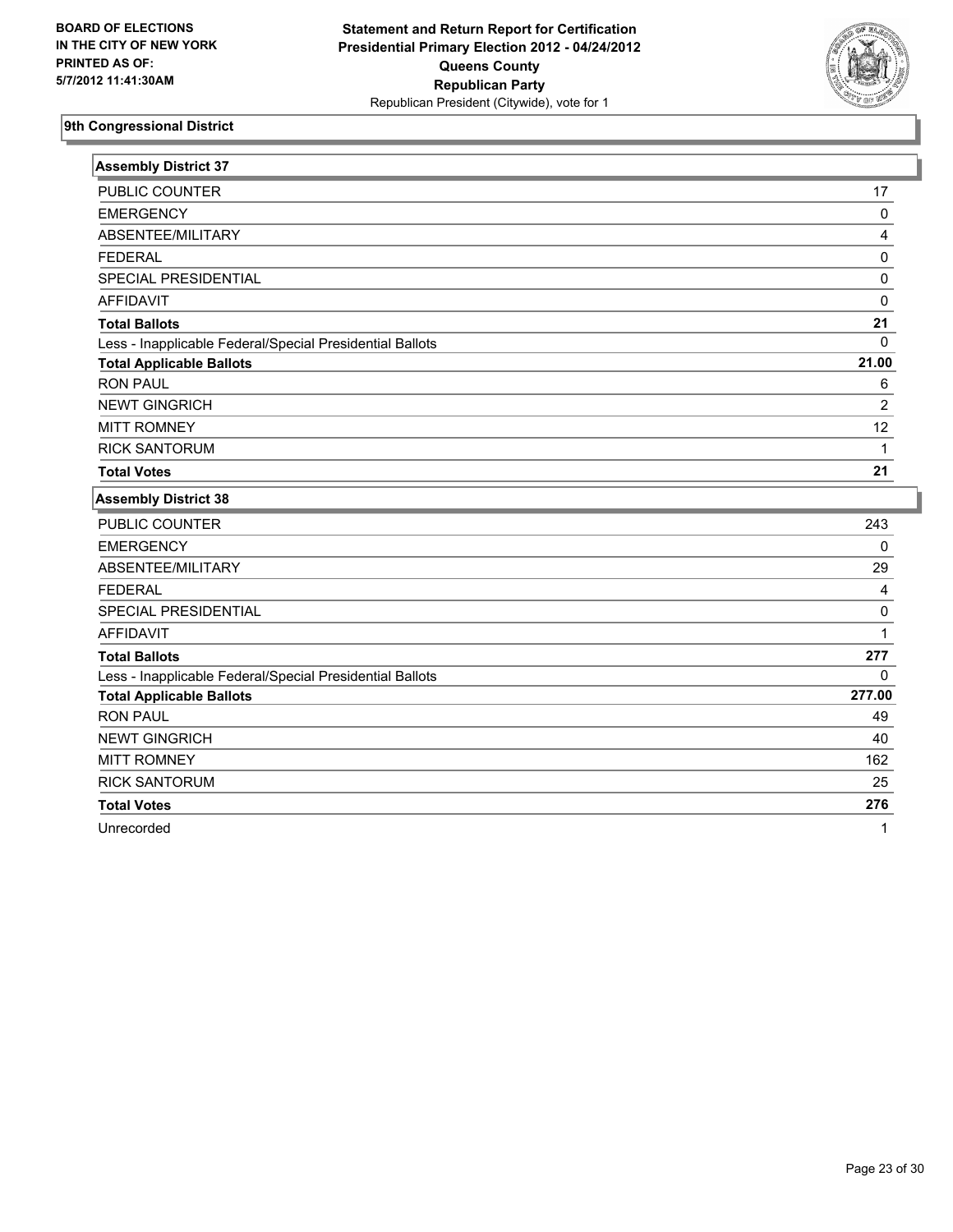

| <b>Total for 9th Congressional District-Queens County</b> |          |
|-----------------------------------------------------------|----------|
| <b>PUBLIC COUNTER</b>                                     | 2,012    |
| <b>EMERGENCY</b>                                          | 0        |
| ABSENTEE/MILITARY                                         | 238      |
| <b>FEDERAL</b>                                            | 71       |
| <b>SPECIAL PRESIDENTIAL</b>                               | 0        |
| <b>AFFIDAVIT</b>                                          | 6        |
| <b>Total Ballots</b>                                      | 2,327    |
| Less - Inapplicable Federal/Special Presidential Ballots  | 0        |
| <b>Total Applicable Ballots</b>                           | 2,327.00 |
| <b>RON PAUL</b>                                           | 288      |
| <b>NEWT GINGRICH</b>                                      | 254      |
| <b>MITT ROMNEY</b>                                        | 1,563    |
| <b>RICK SANTORUM</b>                                      | 211      |
| <b>Total Votes</b>                                        | 2,316    |
| Unrecorded                                                | 11       |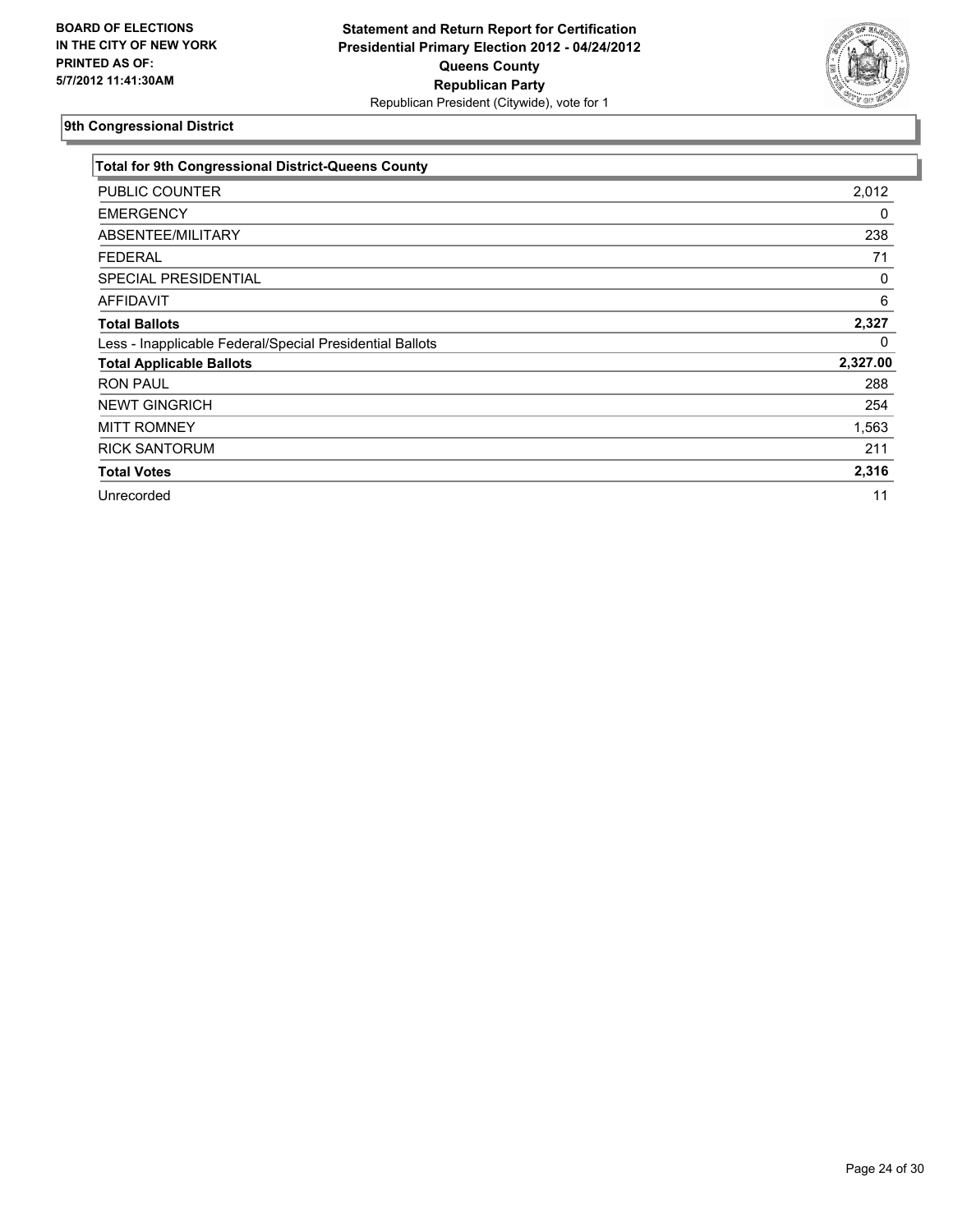

| <b>PUBLIC COUNTER</b><br><b>EMERGENCY</b><br>ABSENTEE/MILITARY<br><b>FEDERAL</b><br><b>SPECIAL PRESIDENTIAL</b><br><b>AFFIDAVIT</b><br><b>Total Ballots</b><br>Less - Inapplicable Federal/Special Presidential Ballots<br><b>Total Applicable Ballots</b><br><b>RON PAUL</b><br><b>NEWT GINGRICH</b><br><b>MITT ROMNEY</b><br><b>RICK SANTORUM</b><br><b>Total Votes</b><br><b>Assembly District 30</b><br>PUBLIC COUNTER<br><b>EMERGENCY</b><br>ABSENTEE/MILITARY<br><b>FEDERAL</b><br>SPECIAL PRESIDENTIAL<br><b>AFFIDAVIT</b> | 1<br>$\mathbf 0$<br>$\pmb{0}$<br>$\mathsf 0$<br>$\pmb{0}$<br>0<br>1<br>$\mathbf 0$<br>1.00<br>$\mathbf{1}$<br>$\pmb{0}$<br>$\pmb{0}$ |
|-----------------------------------------------------------------------------------------------------------------------------------------------------------------------------------------------------------------------------------------------------------------------------------------------------------------------------------------------------------------------------------------------------------------------------------------------------------------------------------------------------------------------------------|--------------------------------------------------------------------------------------------------------------------------------------|
|                                                                                                                                                                                                                                                                                                                                                                                                                                                                                                                                   |                                                                                                                                      |
|                                                                                                                                                                                                                                                                                                                                                                                                                                                                                                                                   |                                                                                                                                      |
|                                                                                                                                                                                                                                                                                                                                                                                                                                                                                                                                   |                                                                                                                                      |
|                                                                                                                                                                                                                                                                                                                                                                                                                                                                                                                                   |                                                                                                                                      |
|                                                                                                                                                                                                                                                                                                                                                                                                                                                                                                                                   |                                                                                                                                      |
|                                                                                                                                                                                                                                                                                                                                                                                                                                                                                                                                   |                                                                                                                                      |
|                                                                                                                                                                                                                                                                                                                                                                                                                                                                                                                                   |                                                                                                                                      |
|                                                                                                                                                                                                                                                                                                                                                                                                                                                                                                                                   |                                                                                                                                      |
|                                                                                                                                                                                                                                                                                                                                                                                                                                                                                                                                   |                                                                                                                                      |
|                                                                                                                                                                                                                                                                                                                                                                                                                                                                                                                                   |                                                                                                                                      |
|                                                                                                                                                                                                                                                                                                                                                                                                                                                                                                                                   |                                                                                                                                      |
|                                                                                                                                                                                                                                                                                                                                                                                                                                                                                                                                   |                                                                                                                                      |
|                                                                                                                                                                                                                                                                                                                                                                                                                                                                                                                                   | $\pmb{0}$                                                                                                                            |
|                                                                                                                                                                                                                                                                                                                                                                                                                                                                                                                                   | 1                                                                                                                                    |
|                                                                                                                                                                                                                                                                                                                                                                                                                                                                                                                                   |                                                                                                                                      |
|                                                                                                                                                                                                                                                                                                                                                                                                                                                                                                                                   | 90                                                                                                                                   |
|                                                                                                                                                                                                                                                                                                                                                                                                                                                                                                                                   | 0                                                                                                                                    |
|                                                                                                                                                                                                                                                                                                                                                                                                                                                                                                                                   | $\overline{2}$                                                                                                                       |
|                                                                                                                                                                                                                                                                                                                                                                                                                                                                                                                                   | $\mathbf{1}$                                                                                                                         |
|                                                                                                                                                                                                                                                                                                                                                                                                                                                                                                                                   | $\pmb{0}$                                                                                                                            |
|                                                                                                                                                                                                                                                                                                                                                                                                                                                                                                                                   | $\mathbf{1}$                                                                                                                         |
| <b>Total Ballots</b>                                                                                                                                                                                                                                                                                                                                                                                                                                                                                                              | 94                                                                                                                                   |
| Less - Inapplicable Federal/Special Presidential Ballots                                                                                                                                                                                                                                                                                                                                                                                                                                                                          | $\Omega$                                                                                                                             |
| <b>Total Applicable Ballots</b>                                                                                                                                                                                                                                                                                                                                                                                                                                                                                                   | 94.00                                                                                                                                |
| <b>RON PAUL</b>                                                                                                                                                                                                                                                                                                                                                                                                                                                                                                                   | 12 <sup>2</sup>                                                                                                                      |
| <b>NEWT GINGRICH</b>                                                                                                                                                                                                                                                                                                                                                                                                                                                                                                              | 10                                                                                                                                   |
| <b>MITT ROMNEY</b>                                                                                                                                                                                                                                                                                                                                                                                                                                                                                                                |                                                                                                                                      |
| <b>RICK SANTORUM</b>                                                                                                                                                                                                                                                                                                                                                                                                                                                                                                              | 68                                                                                                                                   |
| <b>Total Votes</b>                                                                                                                                                                                                                                                                                                                                                                                                                                                                                                                | $\overline{2}$                                                                                                                       |

Unrecorded 2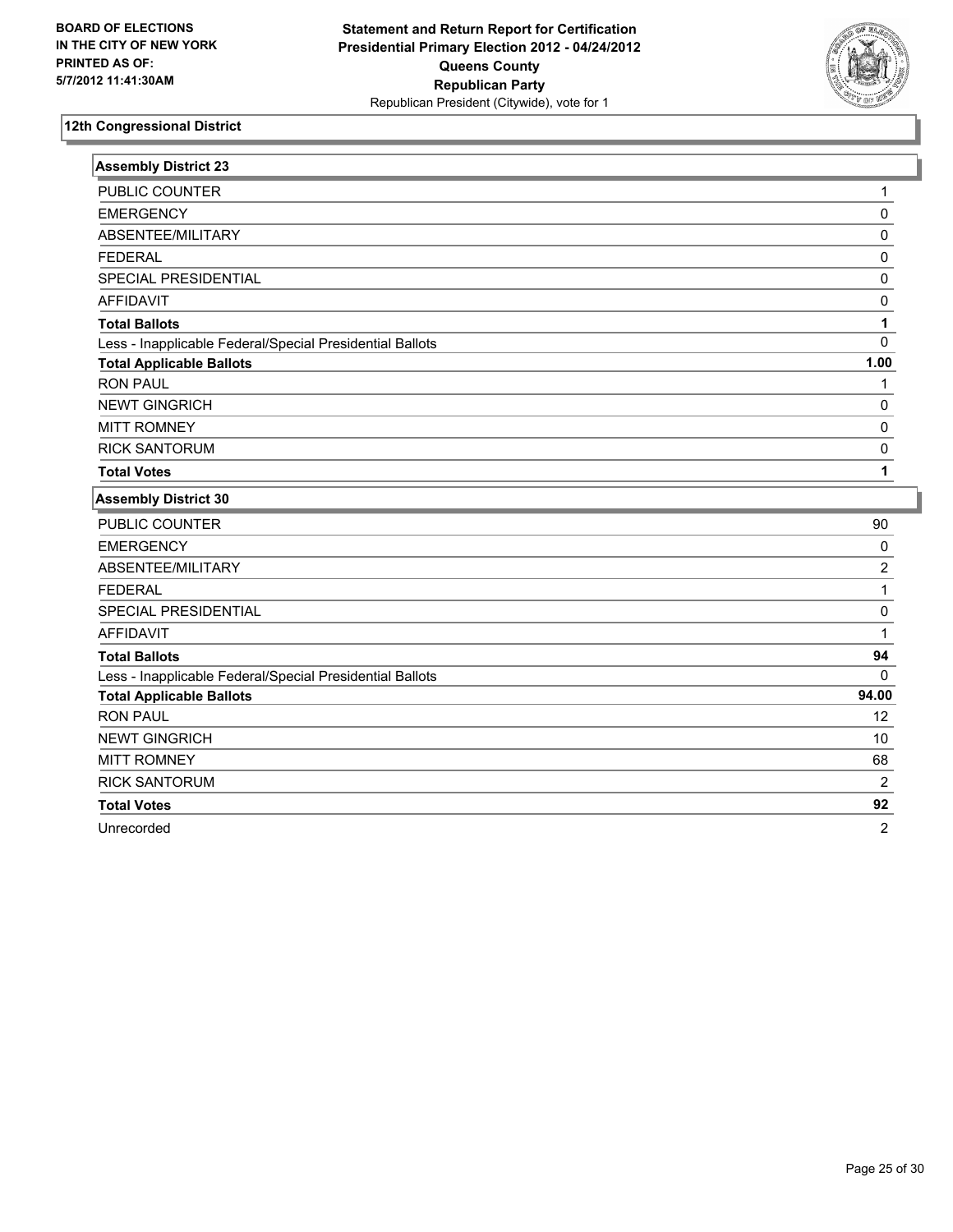

| <b>Assembly District 37</b>                              |             |
|----------------------------------------------------------|-------------|
| PUBLIC COUNTER                                           | 105         |
| <b>EMERGENCY</b>                                         | 0           |
| ABSENTEE/MILITARY                                        | 24          |
| <b>FEDERAL</b>                                           | $\mathsf 3$ |
| SPECIAL PRESIDENTIAL                                     | 0           |
| <b>AFFIDAVIT</b>                                         | 0           |
| <b>Total Ballots</b>                                     | 132         |
| Less - Inapplicable Federal/Special Presidential Ballots | 0           |
| <b>Total Applicable Ballots</b>                          | 132.00      |
| <b>RON PAUL</b>                                          | 24          |
| <b>NEWT GINGRICH</b>                                     | 17          |
| <b>MITT ROMNEY</b>                                       | 75          |
| <b>RICK SANTORUM</b>                                     | 13          |
| <b>Total Votes</b>                                       | 129         |
| Unrecorded                                               | 3           |
|                                                          |             |
| <b>Assembly District 38</b>                              |             |
| PUBLIC COUNTER                                           | 102         |
| <b>EMERGENCY</b>                                         | $\mathbf 0$ |
| ABSENTEE/MILITARY                                        | 22          |
| <b>FEDERAL</b>                                           | $\mathbf 0$ |
| SPECIAL PRESIDENTIAL                                     | $\pmb{0}$   |
| <b>AFFIDAVIT</b>                                         | $\mathbf 0$ |
| <b>Total Ballots</b>                                     | 124         |
| Less - Inapplicable Federal/Special Presidential Ballots | $\Omega$    |
| <b>Total Applicable Ballots</b>                          | 124.00      |
| <b>RON PAUL</b>                                          | 13          |
| <b>NEWT GINGRICH</b>                                     | 9           |
| <b>MITT ROMNEY</b>                                       | 84          |
| <b>RICK SANTORUM</b>                                     | 15          |
| <b>Total Votes</b>                                       | 121         |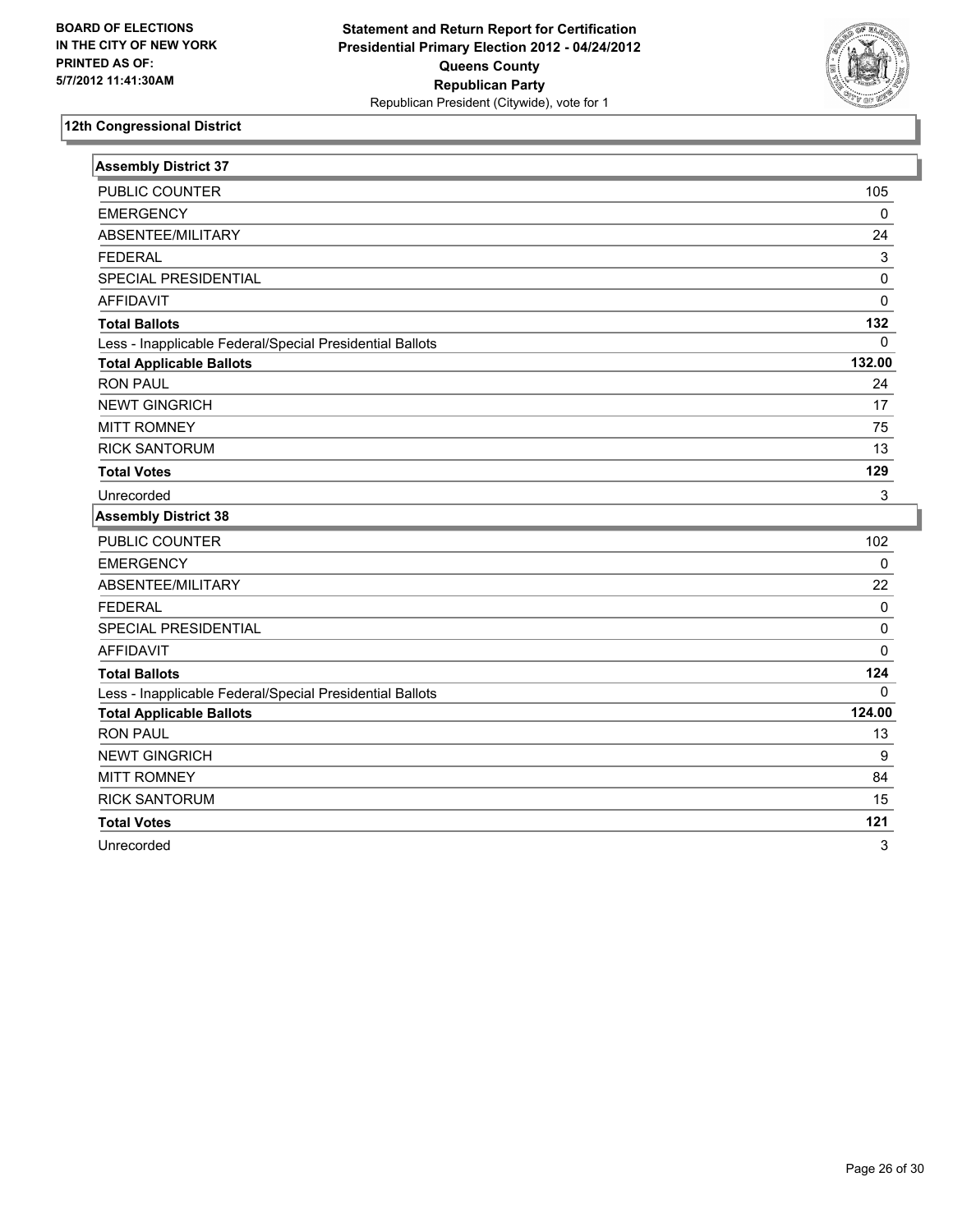

| <b>Total for 12th Congressional District-Queens County</b> |        |
|------------------------------------------------------------|--------|
| PUBLIC COUNTER                                             | 298    |
| <b>EMERGENCY</b>                                           | 0      |
| ABSENTEE/MILITARY                                          | 48     |
| <b>FEDERAL</b>                                             | 4      |
| <b>SPECIAL PRESIDENTIAL</b>                                | 0      |
| <b>AFFIDAVIT</b>                                           |        |
| <b>Total Ballots</b>                                       | 351    |
| Less - Inapplicable Federal/Special Presidential Ballots   | 0      |
| <b>Total Applicable Ballots</b>                            | 351.00 |
| <b>RON PAUL</b>                                            | 50     |
| <b>NEWT GINGRICH</b>                                       | 36     |
| <b>MITT ROMNEY</b>                                         | 227    |
| <b>RICK SANTORUM</b>                                       | 30     |
| <b>Total Votes</b>                                         | 343    |
| Unrecorded                                                 | 8      |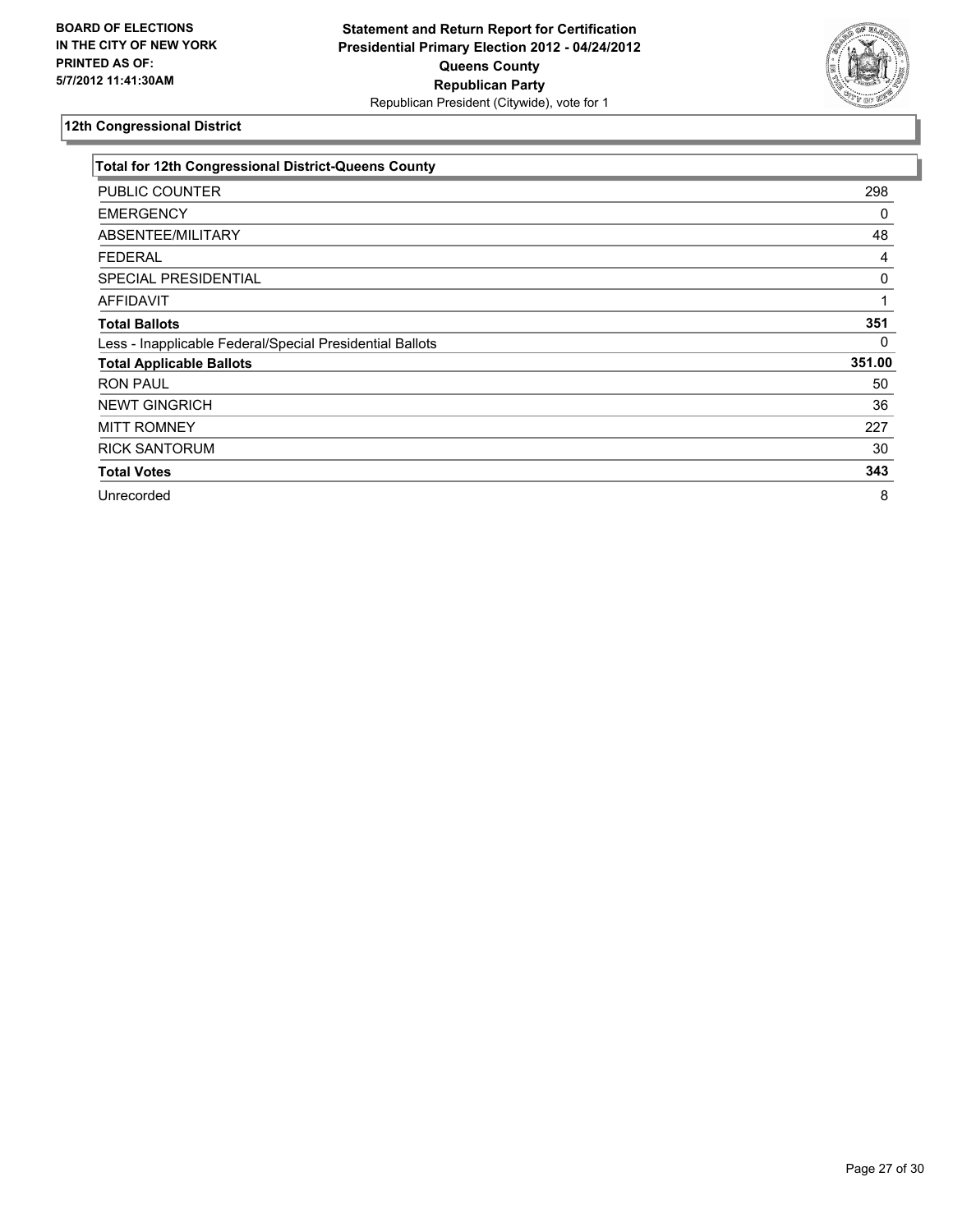

| <b>Assembly District 30</b>                              |                |
|----------------------------------------------------------|----------------|
| PUBLIC COUNTER                                           | 84             |
| <b>EMERGENCY</b>                                         | 0              |
| ABSENTEE/MILITARY                                        | 9              |
| <b>FEDERAL</b>                                           | 2              |
| SPECIAL PRESIDENTIAL                                     | 0              |
| <b>AFFIDAVIT</b>                                         | 0              |
| <b>Total Ballots</b>                                     | 95             |
| Less - Inapplicable Federal/Special Presidential Ballots | $\mathbf{0}$   |
| <b>Total Applicable Ballots</b>                          | 95.00          |
| <b>RON PAUL</b>                                          | 19             |
| <b>NEWT GINGRICH</b>                                     | 10             |
| <b>MITT ROMNEY</b>                                       | 56             |
| <b>RICK SANTORUM</b>                                     | 9              |
| <b>Total Votes</b>                                       | 94             |
| Unrecorded                                               | 1              |
| <b>Assembly District 36</b>                              |                |
| PUBLIC COUNTER                                           | 359            |
| <b>EMERGENCY</b>                                         | 0              |
| ABSENTEE/MILITARY                                        | 20             |
| <b>FEDERAL</b>                                           | 15             |
| SPECIAL PRESIDENTIAL                                     | $\mathbf 0$    |
| <b>AFFIDAVIT</b>                                         | 8              |
| <b>Total Ballots</b>                                     | 402            |
| Less - Inapplicable Federal/Special Presidential Ballots | 0              |
| <b>Total Applicable Ballots</b>                          | 402.00         |
| <b>RON PAUL</b>                                          | 83             |
| <b>NEWT GINGRICH</b>                                     | 43             |
| <b>MITT ROMNEY</b>                                       | 245            |
| <b>RICK SANTORUM</b>                                     | 29             |
| <b>Total Votes</b>                                       | 400            |
| Unrecorded                                               | $\overline{2}$ |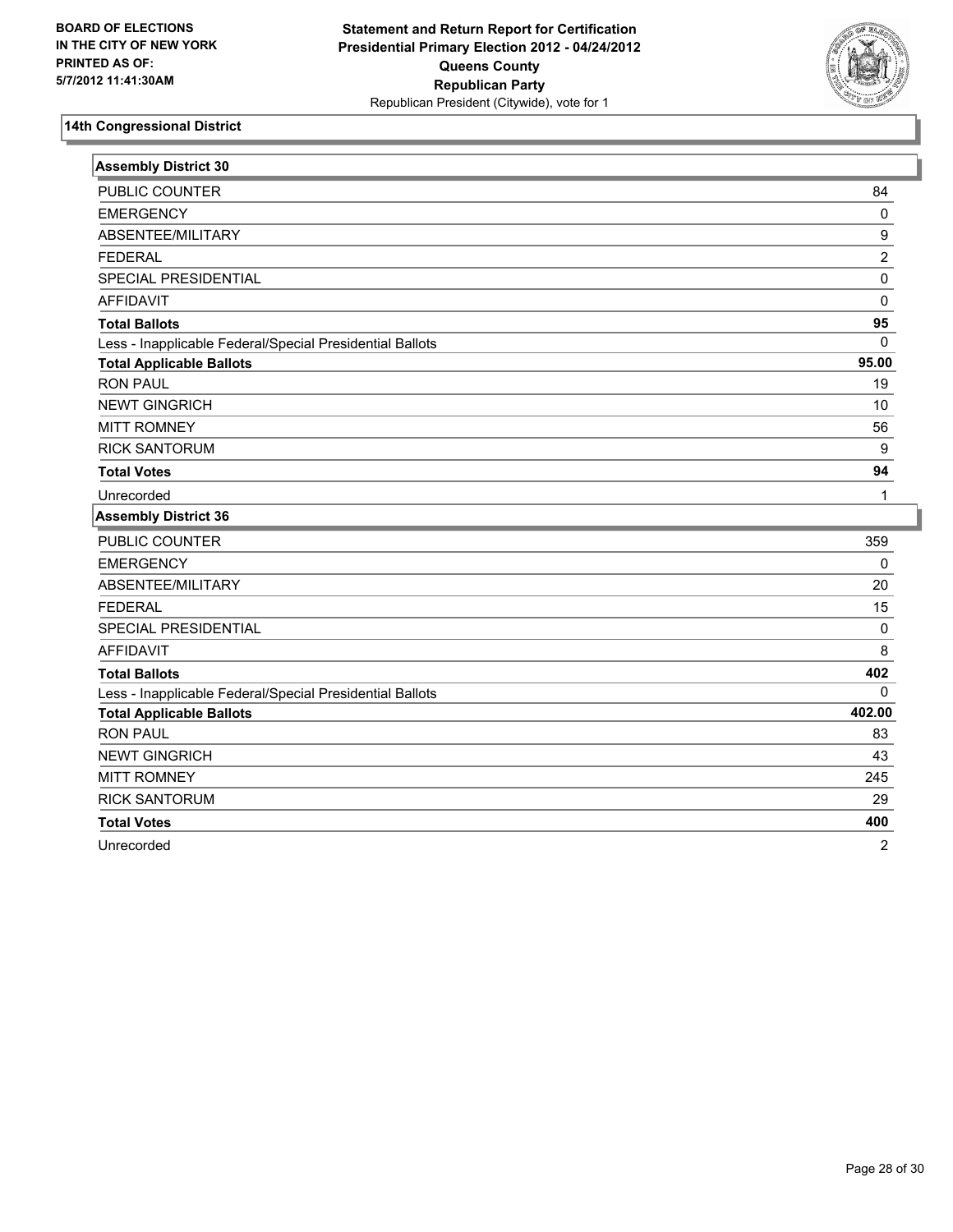

| <b>Assembly District 37</b>                                |                  |
|------------------------------------------------------------|------------------|
| <b>PUBLIC COUNTER</b>                                      | 85               |
| <b>EMERGENCY</b>                                           | 0                |
| ABSENTEE/MILITARY                                          | 3                |
| <b>FEDERAL</b>                                             | $\pmb{0}$        |
| SPECIAL PRESIDENTIAL                                       | 0                |
| <b>AFFIDAVIT</b>                                           | $\overline{c}$   |
| <b>Total Ballots</b>                                       | 90               |
| Less - Inapplicable Federal/Special Presidential Ballots   | $\Omega$         |
| <b>Total Applicable Ballots</b>                            | 90.00            |
| <b>RON PAUL</b>                                            | 22               |
| <b>NEWT GINGRICH</b>                                       | $\boldsymbol{9}$ |
| <b>MITT ROMNEY</b>                                         | 53               |
| <b>RICK SANTORUM</b>                                       | $\,6\,$          |
| <b>Total Votes</b>                                         | 90               |
| <b>Total for 14th Congressional District-Queens County</b> |                  |
| <b>PUBLIC COUNTER</b>                                      | 528              |
| <b>EMERGENCY</b>                                           | $\mathbf 0$      |
| ABSENTEE/MILITARY                                          | 32               |
| <b>FEDERAL</b>                                             | 17               |
| SPECIAL PRESIDENTIAL                                       | 0                |
| <b>AFFIDAVIT</b>                                           | 10               |
| <b>Total Ballots</b>                                       | 587              |
| Less - Inapplicable Federal/Special Presidential Ballots   | $\mathbf{0}$     |
| <b>Total Applicable Ballots</b>                            | 587.00           |
| <b>RON PAUL</b>                                            | 124              |
| <b>NEWT GINGRICH</b>                                       | 62               |
| <b>MITT ROMNEY</b>                                         | 354              |
| <b>RICK SANTORUM</b>                                       | 44               |
| <b>Total Votes</b>                                         | 584              |

Unrecorded 3